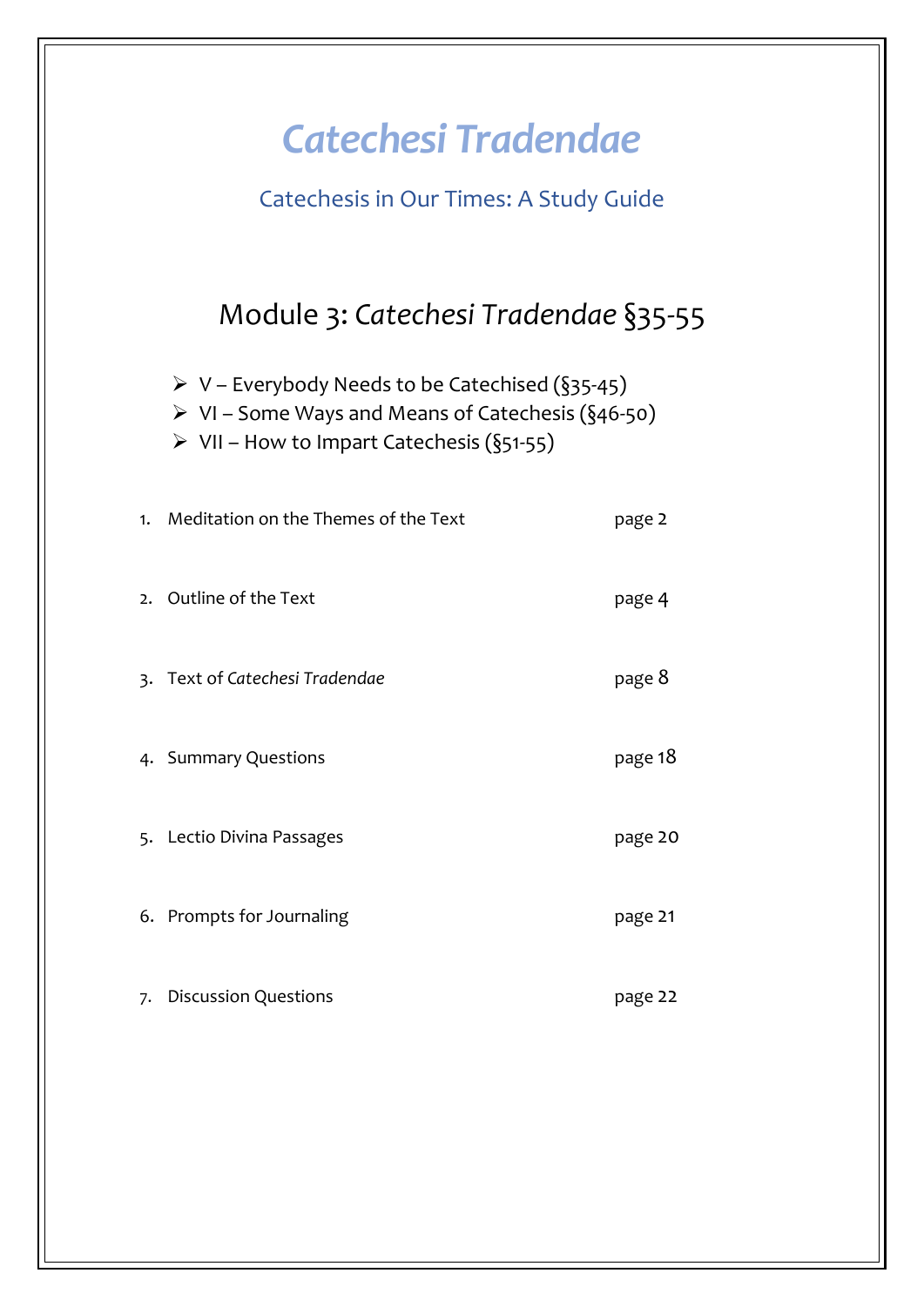## (1) Meditation on the Themes of the Text

"Everybody needs to be catechised." These simple words are the heading of this section of *Catechesi Tradendae.* They are not hyperbole; there is not small print listing exclusions and exceptions. *Everybody* needs to be catechised. Because many of us identify catechesis solely with the parish-based sacramental preparation classes, this can be a puzzling statement. Partly this is because we think of catechesis as a collection of facts we need to internalise in order to receive the sacraments. As we have already seen, however, catechesis is something much more profound than simply transmitting information: it reveals deep and essential truths about the world and our place in it; it cultivates our hearts and minds so that the Gospel can be rooted deeply in us and bear fruit; it gives meaning and understanding to religious practice; and through all of this helps us to deepen our relationship with Christ. In short, catechesis is a vital element in the continuing conversion of all Christians, and because all are called to conversion, everybody needs to be catechised.

In this section of text, Pope St John Paul II looks not only at the internal dispositions of faith of the human person, but also at their cultural existence, their life in the world. He does not begin optimistically: the contemporary world is beset by anxiety, fear, uncertainty, indifference, escapism, addiction, violence, and nihilism. He writes about the essential formation of children by their parents, but acknowledges, too, that children arrive at parish catechesis completely unformed in the faith, and that many adults are "quasi-catechumens", as unformed and immature in the fundamentals of the Catholic faith as any child. There is ample material in this passage to fuel the pessimism and frustration that many catechists feel. How can catechesis have any effect on people living under such conditions?

If there is any man qualified to offer hope and consolation, it is John Paul II. Growing up in a devout family—though he lost his mother and his elder brother at a young age—and surrounded by a devout Catholic culture in Poland in the early 20th century, changes in the politics and culture of his youth made his own formation anything by straightforward. His university was closed by the Nazis during the occupation before he could take his degree, and he ended up doing hard manual labour in a lime quarry during the day and training for the priesthood in an underground seminary run by the Archbishop of Krakow in the evenings. He was ordained and continued to study, but despite being assigned to teach and minister to university students, under Communism theology departments were closed and there were limits on public religious practice. It was, for example, illegal for priests to travel with groups of students, and so he had to be incognito when he accompanied them on pilgrimages.

Despite the hostility of the culture to the Faith, John Paul II never faltered in his desire to catechise and to form those entrusted to him in the faith. He continued to write and publish in theology, but also to publish poetry and plays, and to take the opportunities for formation offered by cultural activities like theatre and sport. He never gave up on the culture, nor despaired on making the Gospel speak within it. This history adds even more weight to his assertion that "The power of the Gospel everywhere transforms and regenerates. When that power enters into a culture, it is no surprise that it rectifies many of its elements. There would be no catechesis if it were the Gospel that had to change when it came into contact with culture." (CT, 53)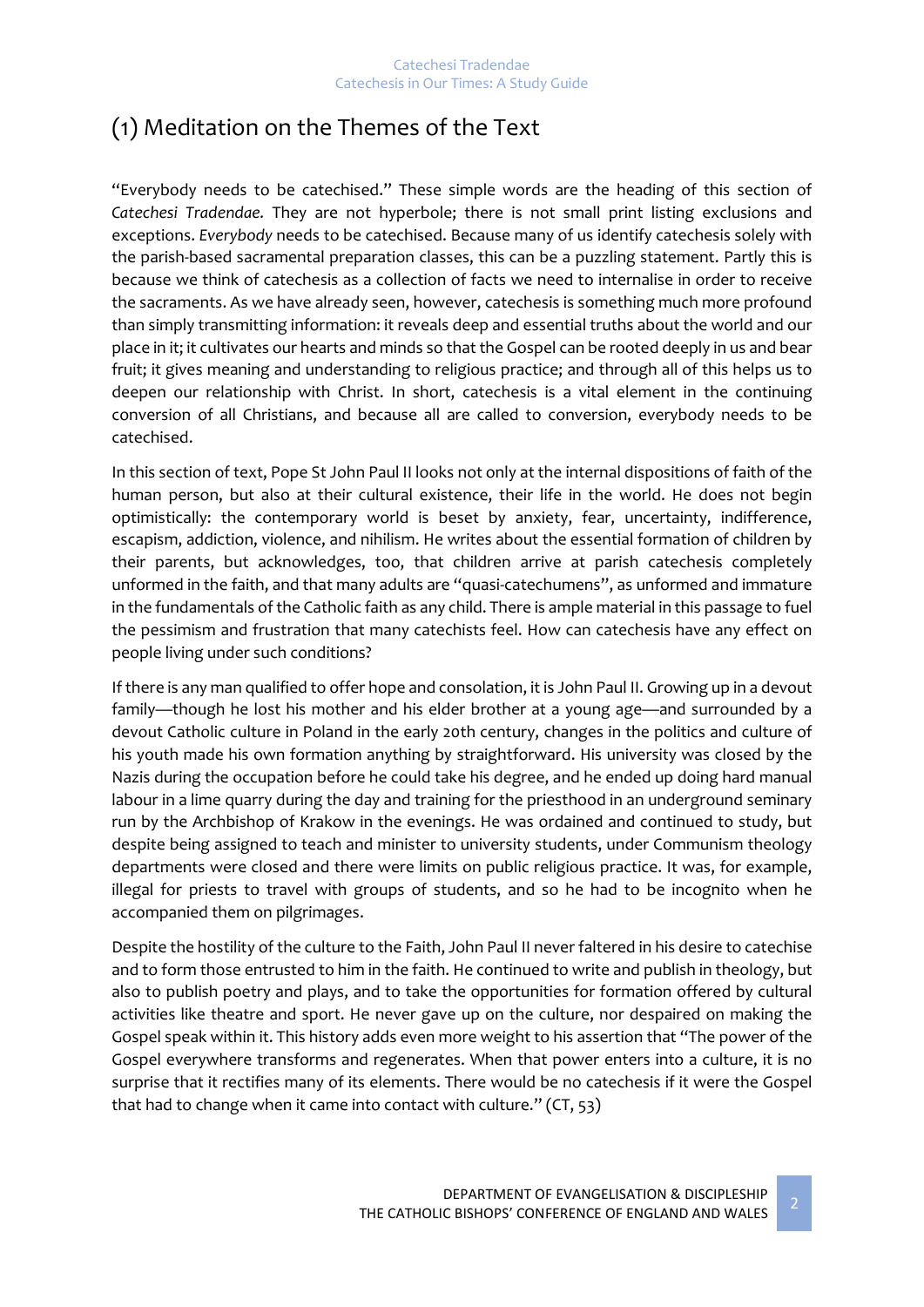Despite the tremendous adversity catechists face today, the example of perseverance and faithfulness offered by Pope St John Paul II is there to show a way forward, as is his perennial attitude of hope. Some of his most famous words are appropriate for catechists to keep in mind: "I plead with you — never ever give up on hope, never doubt, never tire, never ever become discouraged. Be not afraid."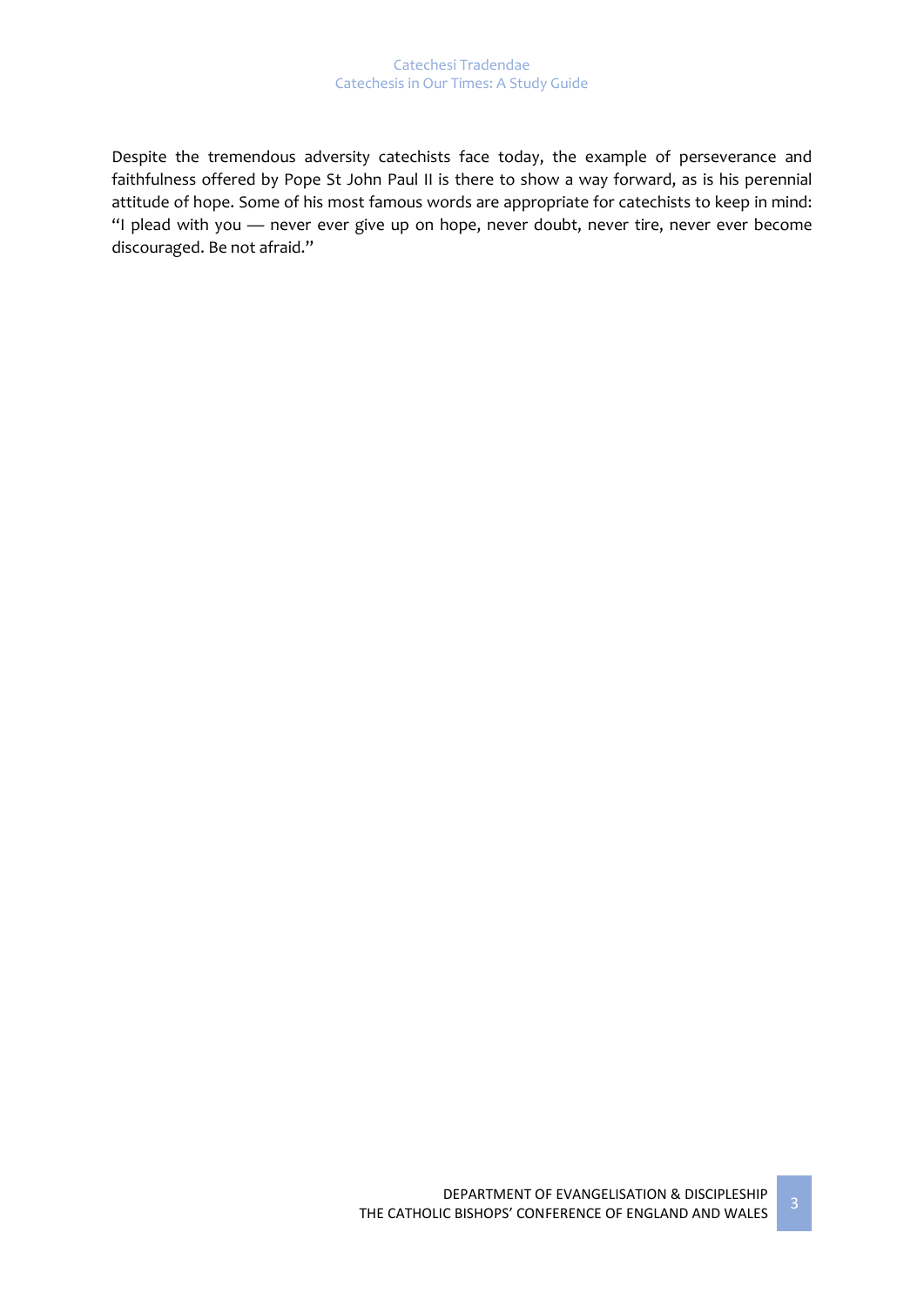## (2) Outline

### **Everybody Needs to be Catechised (§35-45)**

I. The Importance of Children and the Young

- A. Young people are a significant proportion of the populate
- B. Many young persons face uncertainty and fear, and are tempted escapism, indifference, drugs, violence, and nihilism.
- C. Those who have pastoral care of young persons often wonder how to best to reveal Jesus to them and help them to develop a relationship with Him.

#### II. Infants

- A. The first, simple revelation of God to a young child can be decisive in forming his or her faith.
- B. The introduction to the faith offered in the family is crucial to children's Christian formation.
- C. This initial catechesis, given with love, is something children are entitled to receive.

#### III. Children

- A. In schools and parishes children are integrated into the Christian community through sacramental preparation.
- B. This catechesis must give a clear account of the Church's teaching, but always connected to the joyful witness of the catechist's own lived faith.

#### IV. Adolescents

- A. Catechesis for this age group must engage with the intense and changeable emotions of adolescents, but lead them to dialogue and a re-examination of their lives (including these characteristic emotions) in light of the Gospel.
- B. Catechesis of adolescents should deal with the questions these persons have, including those about relationships and the sexual expression of love, as such catechesis can be key in forming behaviour.
- C. In all cases this catechesis must present Christ as someone who can be imitated, as well as admired, and whose suffering may help them to better understand their own suffering.

#### V. The Young

- A. Young people are at an age when they can decisively assume responsibility for their own lives and beliefs.
- B. Catechesis of young people is an opportunity to present the teachings of the Church, religious reality, and those traits that distinguish disciples of Christ from their peers WITHOUT simplification, and WITH reference to the Church's documentary heritage.
- C. Catechesis of young person prepares them for the commitments of adult life, and may inspire vocations.
- D. Catechesis is a permanent school of faith for all persons and does not end before, or with, the catechesis of young people.
- VI. Adaptation of Catechesis for Young People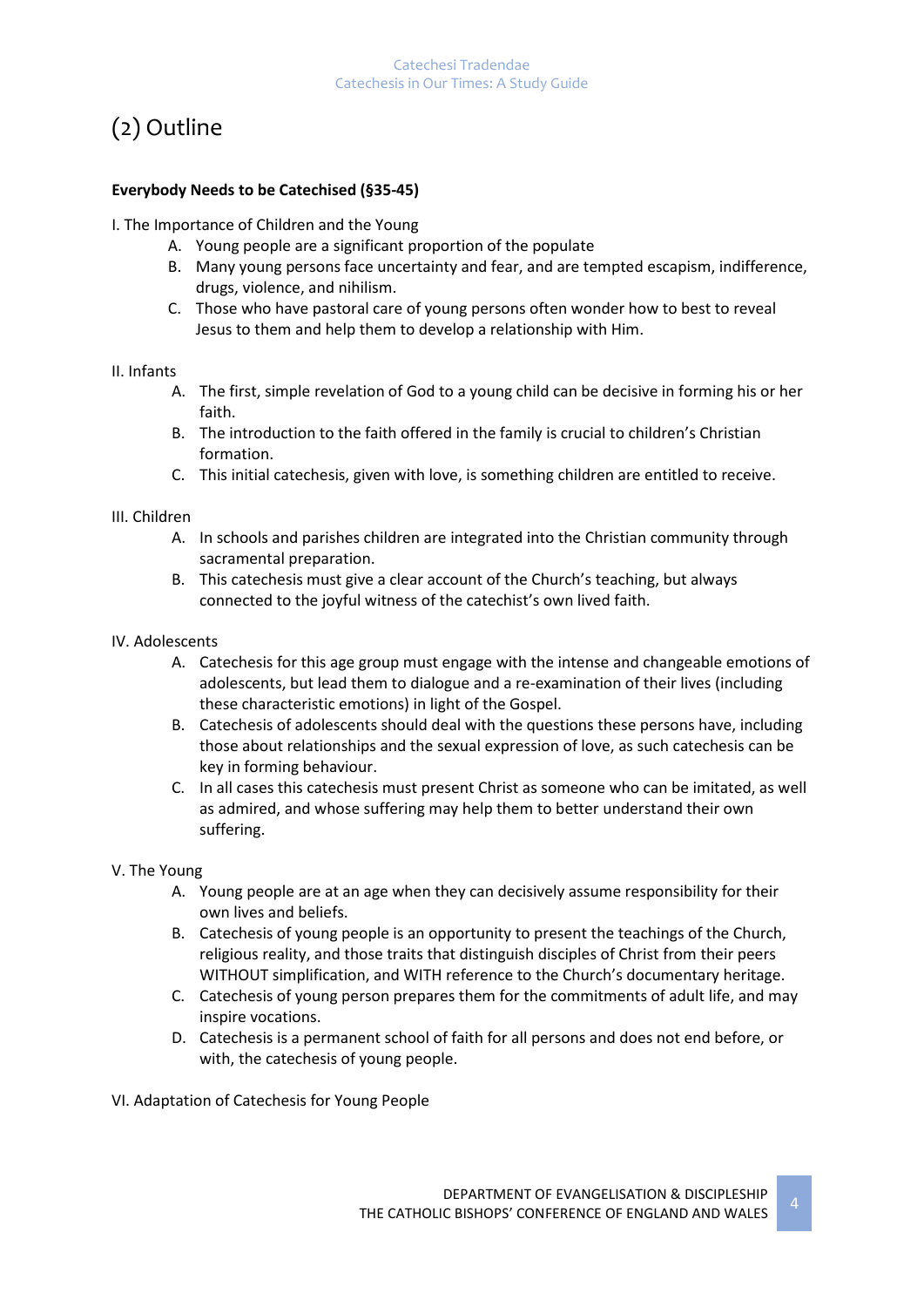- A. When adapting catechesis for young people it is important to remember that they typically have both an openness to Christ and a desire to know Him, even if this manifests in a confused way.
- B. The message of the Gospel can be given to young people in language that is true and complete, as well as being accessible to them.
- VII. The Handicapped
	- A. Those with physical or intellectual disabilities have the same right as everyone else to know the mystery of faith.
	- B. Those dedicated to this type of catechesis deserve support and encouragement in their apostolate.
- VIII. Young People Without Religious Support
	- A. An increasing number of young people come from non-Christian, or non-practicing, homes, yet desire to know the Christian faith.
	- B. Catechesis can be adapted to offer some of the support they lack at home.
- IX. Adults
	- A. The principle form of catechesis is catechesis for adult, because adults bear the greatest Christian responsibility.
	- B. Because adults most directly shape the world their faith must be continually renewed and enlightened by catechesis, so that the impact they have on the world might be in accordance with their faith.
	- C. To be successful catechesis must be permanent.
- X. Quasi-Catechumens
	- A. The primary missionary concern in catechesis is for those adults who grew up in a non-Christian culture.
	- B. However, it must also direct its energies towards those adults who were not fully catechised in their youth, and whose faith consequently has remained childish, and also towards those who have drifted away from practice for whatever reason.
	- C. Catechesis of a special kind is directed towards adults who were never educated in the faith despite growing up in a Christian culture.

#### XI. Diversified and Complementary Forms of Catechesis

- A. Catechesis is for *everyone*: children & adults
- B. Some groups merit special attention
	- 1. The Elderly
	- 2. Migrants
	- 3. Those living in cities without churches
- C. Catechesis cannot be in "water-tight" compartments with no shared interests, aims, or resources amongst different kinds.
- D. No one, not even seminarians, consecrated religious, pastors, or catechists, should consider themselves exempt from receiving ongoing catechesis.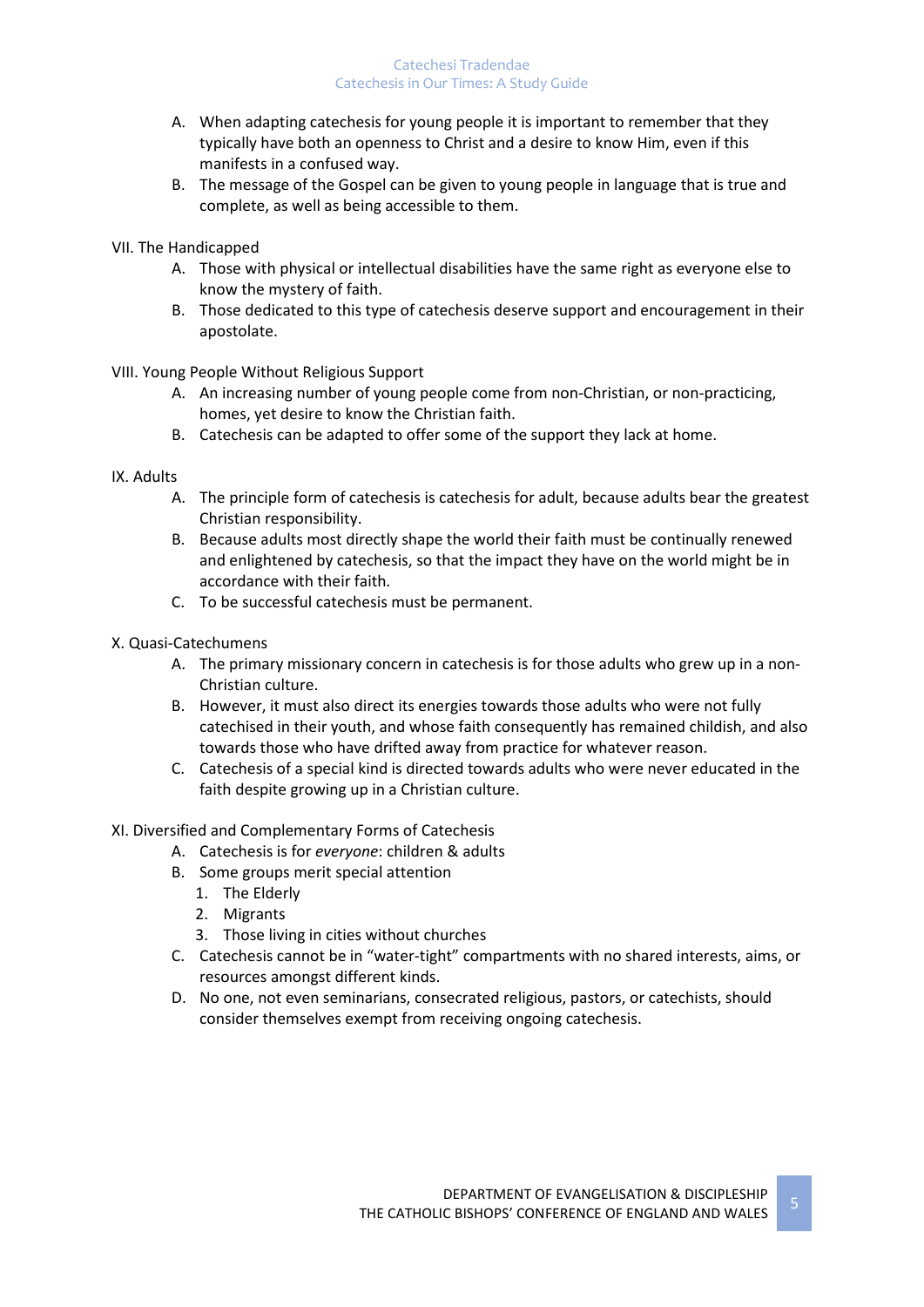## **Some Ways and Means of Catechesis (§46-50)**

- I. Communications Media
	- A. The Church has always given attention to determining suitable means of delivering catechesis.
	- B. Many modern means of communication have a hugely positive impact when combined with high aesthetic quality and rigorous fidelity to Church teachings.
- II. Utilisation of Various Places, Occasions, and Gatherings
	- A. Many groups and gatherings provide excellent opportunities for catechesis
		- 1. Diocesan, regional, and national pilgrimages
		- 2. Traditional (parish) missions
		- 3. Bible study groups
		- 4. Youth groups
	- B. JPII exhorts priests, catechists and young people not to neglect serious study in youth groups as a complement to the joy, solidarity, and friendship they offer.
- III. The Homily
	- A. The journey of faith that catechesis aids finds its fulfilment in the Eucharist
	- B. Preaching by ordained ministers centred on Scripture invites the faithful to renewal of their journey or faith and opens further the mysteries of faith.
	- C. Such preaching, adapted to the audience, has a role at Mass, sacramental liturgies, penitential services, and funerals.
- IV. Catechetical Literature
	- A. Catechetical books (resources) are of great importance and benefit to the faithful.
	- B. However, works that are shaped by pedagogical fashions or socio-political ideologies, rather than exclusively by Church teachings are pernicious because they often omit, distort, or misemphasise essential elements of the faith.
	- C. In order to be truly catechetical, resources must meet the following conditions:
		- 1. They must be sensitive to the real-life situations of their intended audience.
		- 2. They must use language comprehensible to their intended audience.
		- 3. They must present the whole message of Christ and His Church with correct order, structure, and emphasis.
		- 4. They must aim at true conversion.
- V. Catechisms
	- A. Catechetical resources must be prepared with the approval of Church pastors who themselves have the authority to give it, with primary reference to the General Directory of Catechesis.
	- B. JPII encourages Bishops' Conferences to undertake the writing of catechisms that are in keeping both with Church teachings and Modern Pedagogy.

## **How to Impart Catechesis (§51-55)**

- I. Diversity of Methods
	- A. The diversity amongst the faithful of intellectual development, ecclesial & spiritual maturity, and personal circumstances means that an array of pedagogical methods are necessary for successful catechesis.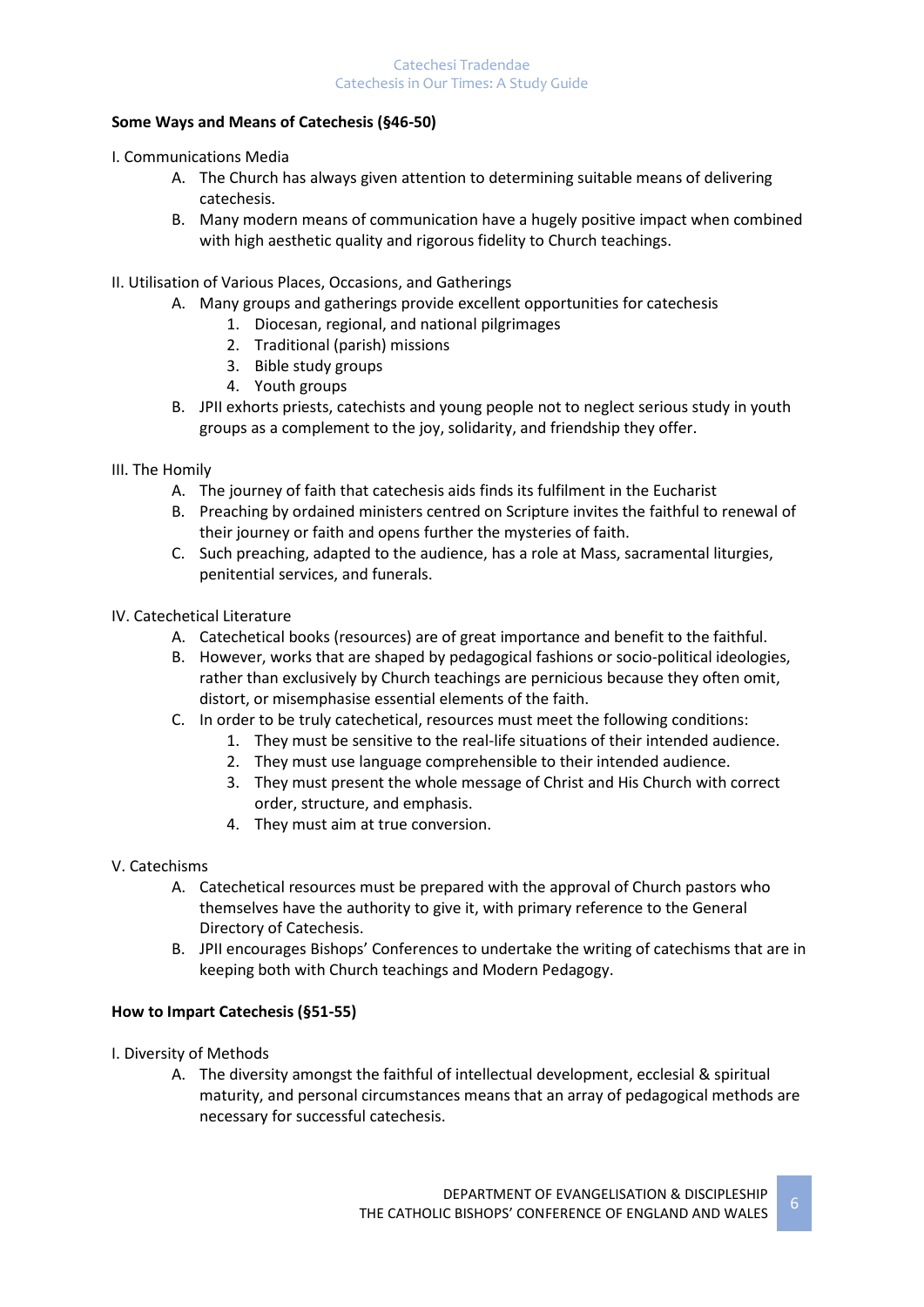- B. However, diversity of method must not detract from the unity of the faithful or of the faith that is taught.
- II. At the Service of Revelation and Conversion
	- A. The temptation to present the Gospel through the filter of political or social ideology must be avoided.
	- B. Catechesis must be the revelation of God in Christ, whose Incarnation places Him at the centre of both human and individual history.
	- C. Conceived of and practiced in this way catechesis avoids moralism and political "messianism" and arrives at "man's inmost being".
- III. Message Embodied in Cultures
	- A. Because catechesis seeks to bring the Gospel to the very heart of cultures, it must seek to know the cultures it is working with in a deep way; in this way catechesis can lead to a living tradition of faith.
	- B. Two factors must be kept in mind
		- 1. The Gospel cannot be wholly extracted from its original cultural setting (i.e.  $1<sup>st</sup>$ century Judea), and therefore catechesis is always in some sense inter-cultural.
		- 2. The Gospel by its very nature transforms and regenerates, so it can correct and rectify disordered elements of a culture. *The Gospel does not have to change in order to be enculturated.*
- IV. The Contribution of Popular Devotions
	- A. Popular devotions can be useful in catechesis, even if elements of them are slightly misguided (i.e. superstitious, or done without understanding, but with a sincere fervour and desire to please God).
	- B. Most popular devotions, if stripped of their problematic elements, have elements that can be used to guide people towards fuller knowledge and practice of the faith.
- V. Memorisation
	- A. Having begun in a principally oral culture, catechesis has greatly relied on memorisation.
	- B. Some worry that stressing memorisation reduces the faith to a formula that is all too easily recalled and repeated without being truly understood.
	- C. However, the Synod exhorts not the abandonment of memorisation, but a careful balance between "reflection and spontaneity, between dialogue and silence, between written work and memory work."
	- D. JPII suggests that memorisation has a privileged and original use in catechesis, for the whole of the faith is in a sense a "memorial".
	- E. A certain amount of memorisation of the words of Jesus, of key Scriptural passages, of formulas of profession of the faith (i.e. the Creed), of liturgical texts, or essential prayers, and of key doctrinal ideas is essential to the assimilation of the faith, and in keeping with the dignity of young Christians.
	- F. It is, however, essential that what is memorised is over time understood in depth in order to inform Christian life in both the individual and the Christian community.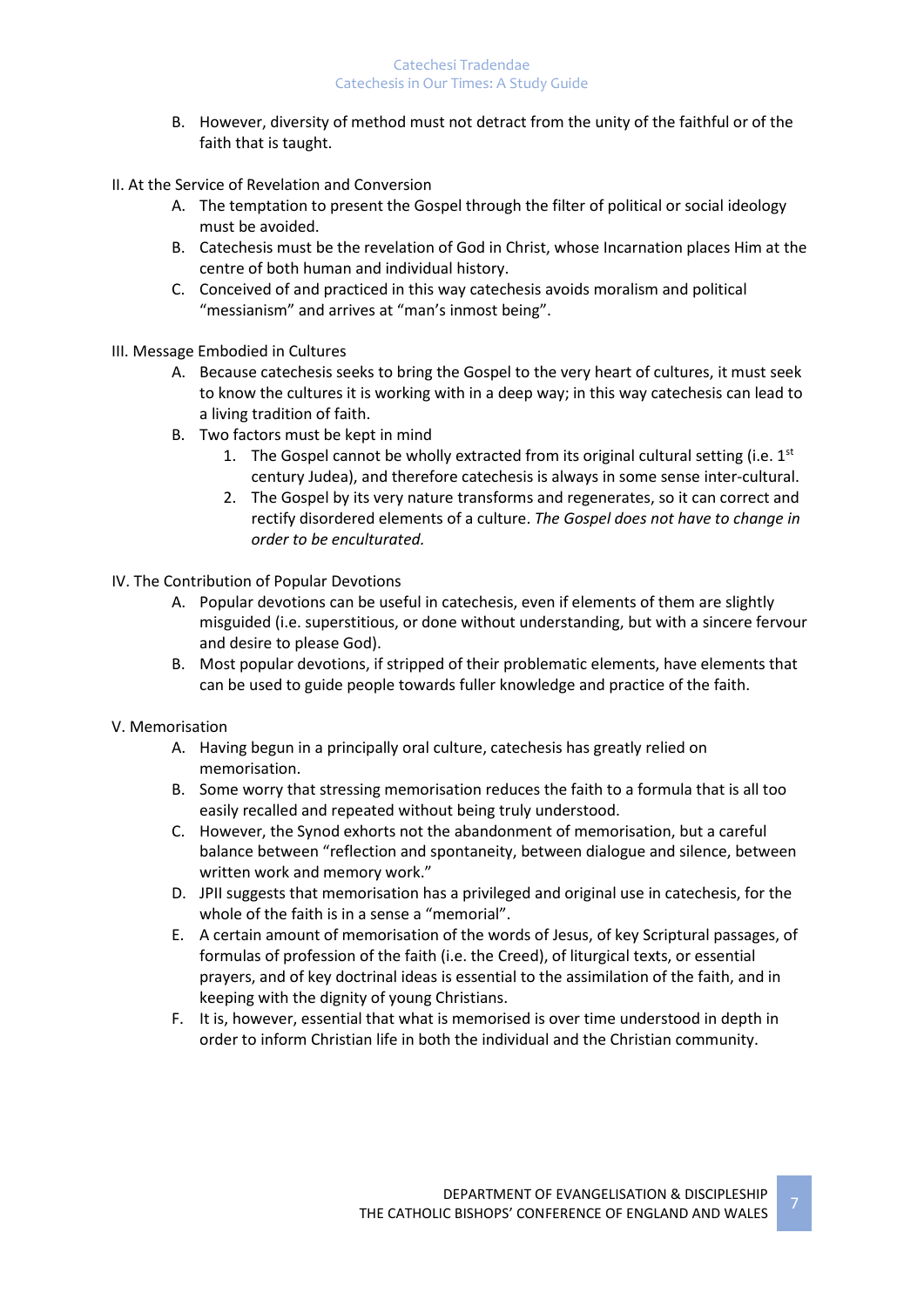(3) Text

## APOSTOLIC EXHORTATION *CATECHESI TRADENDAE* OF POPE JOHN PAUL II ON CATECHESIS IN OUR TIME

**V.**

### **EVERYBODY NEEDS TO BE CATECHIZED**

#### *The Importance of Children and the Young*

35. The theme designated by my predecessor Paul VI for the fourth general assembly of the synod of Bishops was: "Catechesis in our time, with special reference to the catechesis of children and young people." The increase in the number of young people is without doubt a fact charged with hope and at the same time with anxiety for a large part of the contemporary world. In certain countries, especially those of the Third World, more than half of the population is under 25 or 30 years of age. This means millions and millions of children and young people preparing for their adult future. And there is more than just the factor of numbers: recent events, as well as the daily news, tell us that, although this countless multitude of young people is here and there dominated by uncertainty and fear, seduced by the escapism of indifference or drugs, or tempted by nihilism and violence, nevertheless it constitutes in its major part the great force that amid many hazards is set on building the civilization of the future.

In our pastoral care we ask ourselves: How are we to reveal Jesus Christ, God made man, to this multitude of children and young people, reveal Him not just in the fascination of a first fleeting encounter but through an acquaintance, growing deeper and clearer daily, with Him, His message, the plan of God that He has revealed, the call He addresses to each person, and the kingdom that He wishes to establish in this world with the "little flock"(87) of those who believe in Him, a kingdom that will be complete only in eternity? How are we to enable them to know the meaning, the import, the fundamental requirements, the law of love, the promises and the hopes of this kingdom?

There are many observations that could be made about the special characteristics that catechesis assumes at the different stages of life.

#### *Infants*

36. One moment that is often decisive is the one at which the very young child receives the first elements of catechesis from its parents and the family surroundings. These elements will perhaps be no more than a simple revelation of a good and provident Father in heaven to whom the child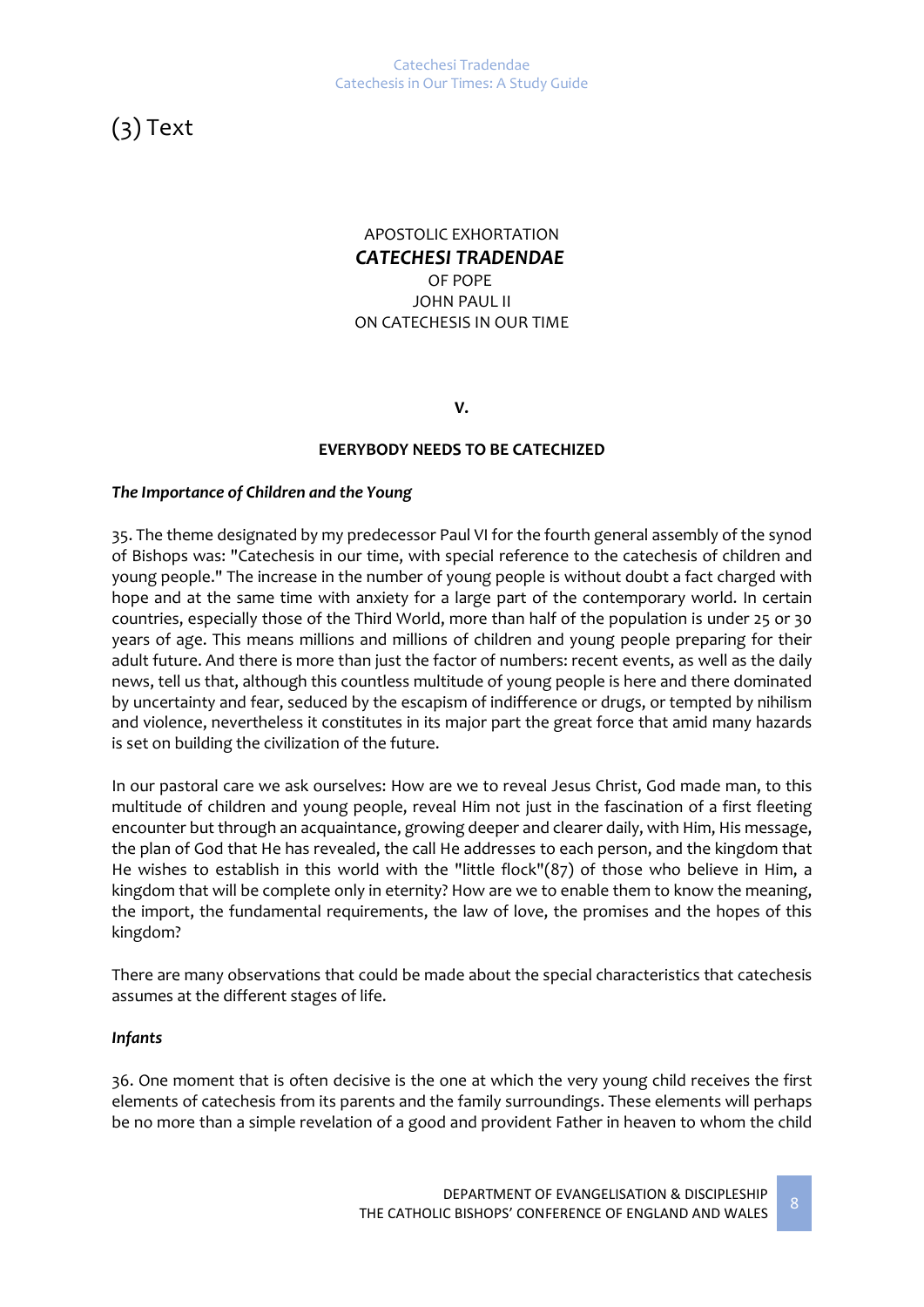learns to turn its heart. The very short prayers that the child learns to lisp will be the start of a loving dialogue with this hidden God whose word it will then begin to hear. I cannot insist too strongly on this early initiation by Christian parents in which the child's faculties are integrated into a living relationship with God. It is a work of prime importance. It demands great love and profound respect for the child who has a right to a simple and true presentation of the Christian faith.

## *Children*

37. For the child there comes soon, at school and in Church, in institutions connected with the parish or with the spiritual care of the Catholic or state school not only an introduction into a wider social circle, but also the moment for a catechesis aimed at inserting him or her organically into the life of the Church, a moment that includes an immediate preparation for the celebration of the sacraments. This catechesis is didactic in character, but is directed towards the giving of witness in the faith. It is an initial catechesis but not a fragmentary one, since it will have to reveal, although in an elementary way, all the principal mysteries of faith and their effects on the child's moral and religious life. It is a catechesis that gives meaning to the sacraments, but at the same time it receives from the experience of the sacraments a living dimension that keeps it from remaining merely doctrinal, and it communicates to the child the joy of being a witness to Christ in ordinary life.

## *Adolescents*

38.Next comes puberty and adolescence, with all the greatness and dangers which that age brings. It is the time of discovering oneself and one's own inner world, the time of generous plans, the time when the feeling of love awakens, with the biological impulses of sexuality, the time of the desire to be together, the time of a particularly intense joy connected with the exhilarating discovery of life. But often it is also the age of deeper questioning, of anguished or even frustrating searching, of a certain mistrust of others and dangerous introspection, and the age sometimes of the first experiences of setbacks and of disappointments. Catechesis cannot ignore these changeable aspects of this delicate period of life. A catechesis capable of leading the adolescent to re-examine his or her life and to engage in dialogue, a catechesis that does not ignore the adolescent's great questions - self-giving, belief, love and the means of expressing it constituted by sexuality - such a catechesis can be decisive. The revelation of Jesus Christ as a Friend, Guide and Model, capable of being admired but also imitated; the revelation of this message which provides an answer to the fundamental questions, the revelation of the loving plan of Christ the Saviour as the incarnation of the only authentic love and as the possibility of uniting the human race - all this can provide the basis for genuine education in faith. Above all, the mysteries of the passion and death of Jesus, through which, according to St. Paul, he merited His glorious resurrection, can speak eloquently to the adolescent's conscience and heart and cast light on his first sufferings and on the suffering of the world that he is discovering.

## *The Young*

39. With youth comes the moment of the first great decisions. Although the young may enjoy the support of the members of their family and their friends, they have to rely on themselves and their own conscience and must ever more frequently and decisively assume responsibility for their destiny. Good and evil, grace and sin, life and death will more and more confront one another within them, not just as moral categories but chiefly as fundamental options which they must accept or reject lucidly, conscious of their own responsibility. It is obvious that a catechesis which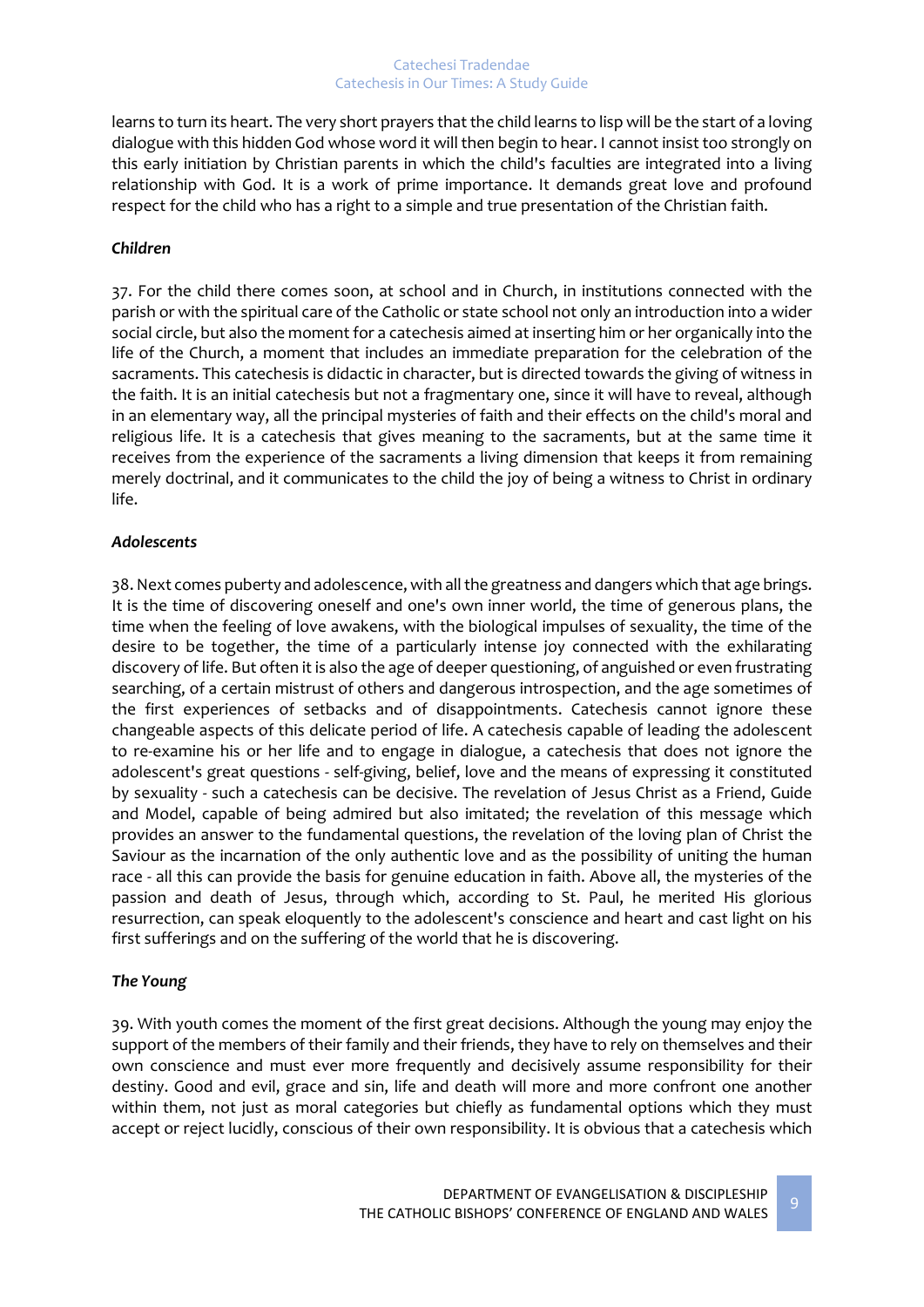denounces selfishness in the name of generosity, and which without any illusory oversimplification presents the Christian meaning of work, of the common good, of justice and charity, a catechesis on international peace and on the advancement of human dignity, on development, and on liberation, as these are presented in recent documents of the Church,(88) fittingly completes in the minds of the young the good catechesis on strictly religious realities which is never to be neglected. Catechesis then takes on considerable importance, since it is the time when the Gospel can be presented, understood and accepted as capable of giving meaning to life and thus of inspiring attitudes that would have no other explanation, such as self-sacrifice, detachment, forbearance, justice, commitment, reconciliation, a sense of the Absolute and the unseen. All these are traits that distinguish a young person from his or her companions as a disciple of Jesus Christ.

Catechesis thus prepares for the important Christian commitments of adult life. For example, it is certain that many vocations to the priesthood and religious life have their origin during a wellimparted catechesis in infancy and adolescence.

From infancy until the threshold of maturity, catechesis is thus a permanent school of the faith and follows the major stages of life, like a beacon lighting the path of the child, the adolescent and the young person.

## *The Adaptation of Catechesis for Young People*

40. It is reassuring to note that, during the fourth general assembly of the synod and the following years, the Church has widely shared in concern about how to impart catechesis to children and young people. God grant that the attention thus aroused will long endure in the Church's consciousness. In this way the synod has been valuable for the whole Church by seeking to trace with the greatest possible precision the complex characteristics of present-day youth; by showing that these young persons speak a language into which the message of Jesus must be translated with patience and wisdom and without betrayal; by demonstrating that, in spite of appearances, these young people have within them, even though often in a confused way, not just a readiness or openness, but rather a real desire to know "Jesus...who is called Christ" (89); and by indicating that if the work of catechesis is to be carried out rigorously and seriously, it is today more difficult and tiring than ever before, because of the obstacles and difficulties of all kinds that it meets; but it is also more consoling, because of the depth of the response it receives from children and young people. This is a treasure which the Church can and should count on in the years ahead.

## *The Handicapped*

41. Children and young people who are physically or mentally handicapped come first to mind. They have a right, like others of their age, to know "the mystery of faith." The greater difficulties that they encounter give greater merit to their efforts and to those of their teachers. It is pleasant to see that Catholic organizations especially dedicated to young handicapped people contributed to the synod a renewed desire to deal better with this important problem. They deserve to be given warm encouragement in this endeavour.

## *Young People Without Religious Support*

42. My thoughts turn next to the ever increasing number of children and young people born and brought up in a non-Christian or at least non-practicing home but who wish to know the Christian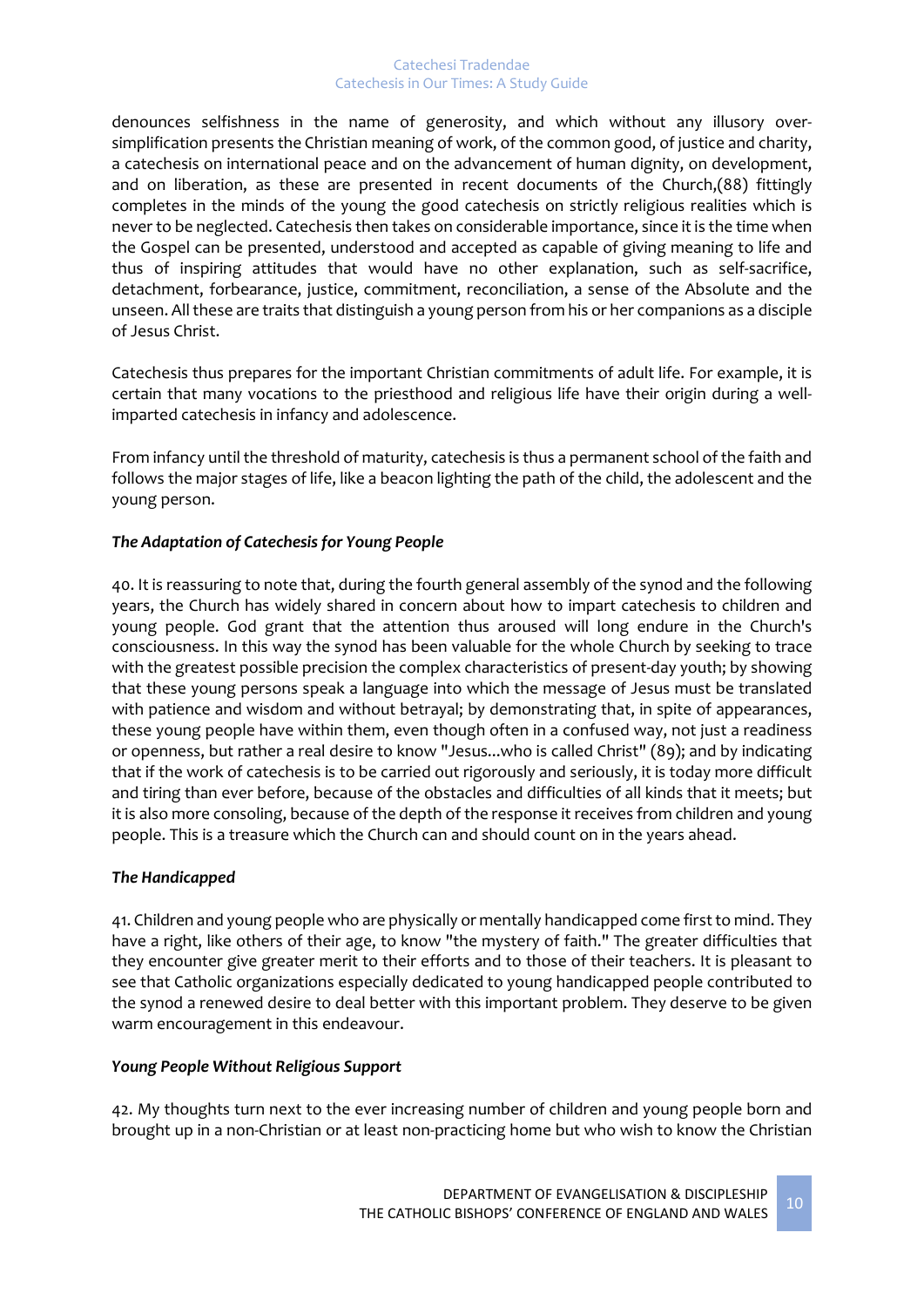faith. They must be ensured a catechesis attuned to them, so that they will be able to grow in faith and live by lt more and more, in spite of the lack of support or even the opposition they meet in their surroundings.

## *Adults*

43. To continue the series of receivers of catechesis, I cannot fail to emphasize now one of the most constant concerns of the synod fathers, a concern imposed with vigour and urgency by present experiences throughout the world: I am referring to the central problem of the catechesis of adults. This is the principal form of catechesis, because it is addressed to persons who have the greatest responsibilities and the capacity to live the Christian message in its fully developed form.(90) The Christian community cannot carry out a permanent catechesis without the direct and skilled participation of adults, whether as receivers or as promoters of catechetical activity. The world, in which the young are called to live and to give witness to the faith which catechesis seeks to deepen and strengthen, is governed by adults. The faith of these adults too should continually be enlightened, stimulated and renewed, so that it may pervade the temporal realities in their charge. Thus, for catechesis to be effective, it must be permanent, and it would be quite useless if it stopped short at the threshold of maturity, since catechesis, admittedly under another form, proves no less necessary for adults.

### *Quasi-Catechumens*

44. Among the adults who need catechesis, our pastoral missionary concern is directed to those who were born and reared in areas not yet Christianized, and who have never been able to study deeply the Christian teaching that the circumstances of life have at a certain moment caused them to come across. It is also directed to those who in childhood received a catechesis suited to their age but who later drifted away from all religious practice and as adults find themselves with religious knowledge of a rather childish kind. It is likewise directed to those who feel the effects of a catechesis received early in life but badly imparted or badly assimilated. It is directed to those who, although they were born in a Christian country or in sociologically Christian surroundings, have never been educated in their faith and, as adult are really catechumens.

## *Diversified and Complementary Forms of Catechesis*

45. Catechesis is therefore for adults of every age, including the elderly-persons who deserve particular attention in view of their experience and their problems - no less than for children, adolescents and the young. We should also mention migrants, those who are by-passed by modern developments, those who live in areas of large cities which are often without churches, buildings and suitable organization, and other such groups. It is desirable that initiatives meant to give all these groups a Christian formation, with appropriate means (audio-visual aids, booklets, discussions, lectures), should increase in number, enabling many adults to fill the gap left by an insufficient or deficient catechesis, to complete harmoniously at a higher level their childhood catechesis, or even to prepare themselves enough in this field to be able to help others in a more serious way.

It is important also that the catechesis of children and young people, permanent catechesis, and the catechesis of adults should not be separate watertight compartments. It is even more important that there should be no break between them. On the contrary, their perfect complementarity must be fostered: adults have much to give to young people and children in the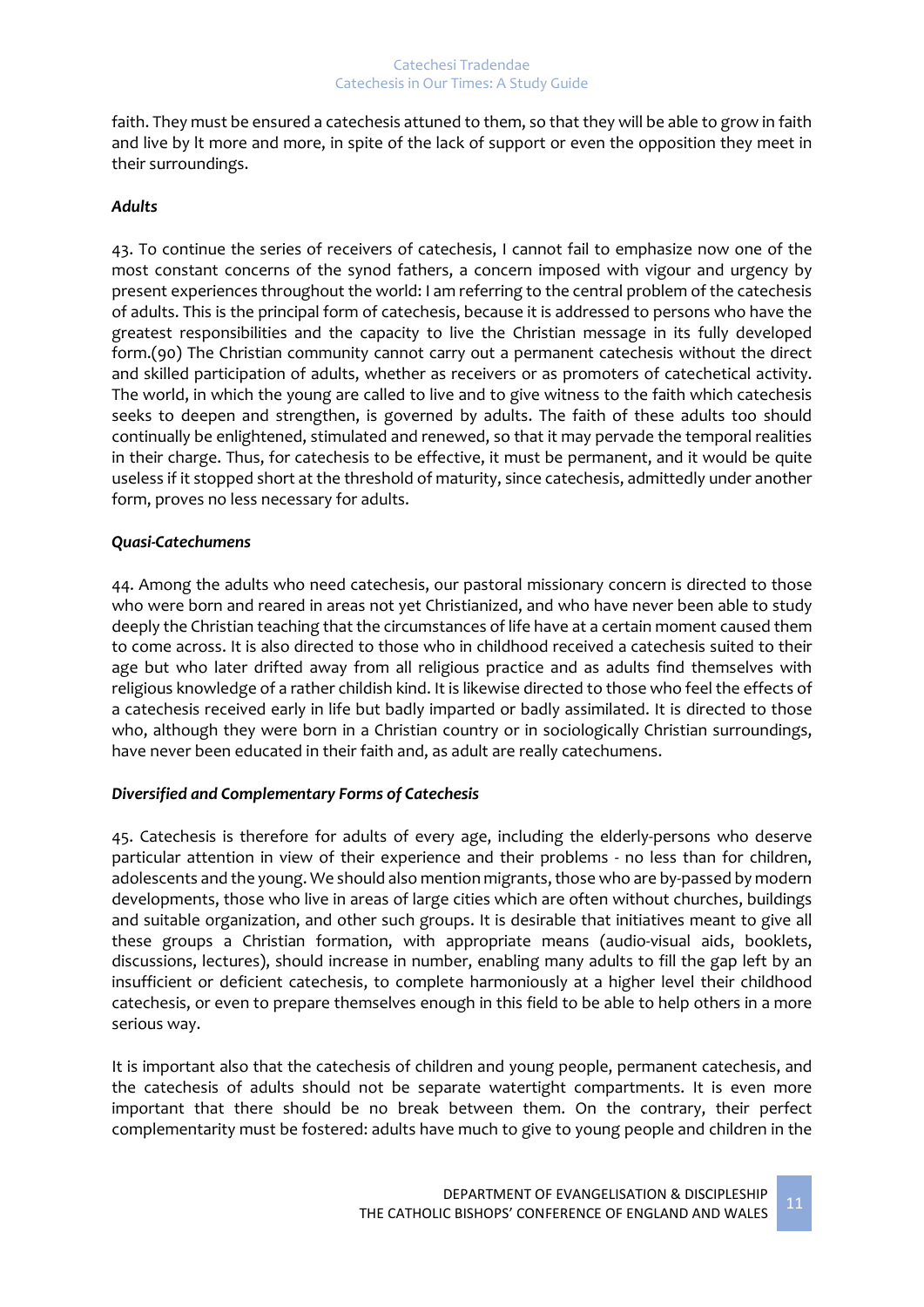field of catechesis, but they can also receive much from them for the growth of their own Christian lives.

It must be restated that nobody in the Church of Jesus Christ should feel excused from receiving catechesis. This is true even of young seminarians and young religious, and of all those called to the task of being pastors and catechists. They will fulfil this task all the better if they are humble pupils of the Church, the great giver as well as the great receiver of catechesis.

### **VI.**

## **SOME WAYS AND MEANS OF CATECHESIS**

### *Communications Media*

46. From the oral teaching by the apostles and the letters circulating among the churches down to the most modern means, catechesis has not ceased to look for the most suitable ways and means for its mission, with the active participation of the communities and at the urging of the pastors. This effort must continue.

I think immediately of the great possibilities offered by the means of social communication and the means of group communication: television, radio, the press, records, tape recordings-the whole series of audio-visual means. The achievements in these spheres are such as to encourage the greatest hope. Experience shows, for example, the effect had by instruction given on radio or television, when it combines a high aesthetic level and rigorous fidelity to the magisterium. The Church now has many opportunities for considering these questions - as, for instance, on Social Communications Days - and it is not necessary to speak of them at length here, in spite of their prime importance.

## *Utilization of Various Places, Occasions and Gatherings*

47. I am also thinking of various occasions of special value which are exactly suitable for catechesis: for example, diocesan, regional or national pilgrimages, which gain from being centred on some judiciously chosen theme based on the life of Christ, of the Blessed Virgin or of the saints. Then there are the traditional missions, often too hastily dropped but irreplaceable for the periodic and vigorous renewal of Christian life - they should be revived and brought up to date. Again there are Bible-study groups, which ought to go beyond exegesis and lead their members to live by the Word of God. Yet other instances are the meetings of ecclesial basic communities, in so far as they correspond to the criteria laid down in the Apostolic Exhortation *[Evangelii Nuntiandi](http://w2.vatican.va/content/paul-vi/en/apost_exhortations/documents/hf_p-vi_exh_19751208_evangelii-nuntiandi.html)*.(91) I may also mention the youth groups that, under varying names and forms but always with the purpose of making Jesus Christ known and of living by the Gospel, are in some areas multiplying and flourishing in a sort of springtime that is very comforting for the Church. These include Catholic action groups, charitable groups, prayer groups and Christian meditation groups. These groups are a source of great hope for the Church of tomorrow. But, in the name of Jesus, I exhort the young people who belong to them, their leaders, and the priests who devote the best part of their ministry to them: no matter what it costs, do not allow these groups-which are exceptional occasions for meeting others, and which are blessed with such riches of friendship and solidarity among the young, of joy and enthusiasm, of reflection on events and facts - do not allow them to lack serious study of Christian doctrine. If they do, they will be in danger - a danger that has unfortunately proved only too real - of disappointing their members and also the Church.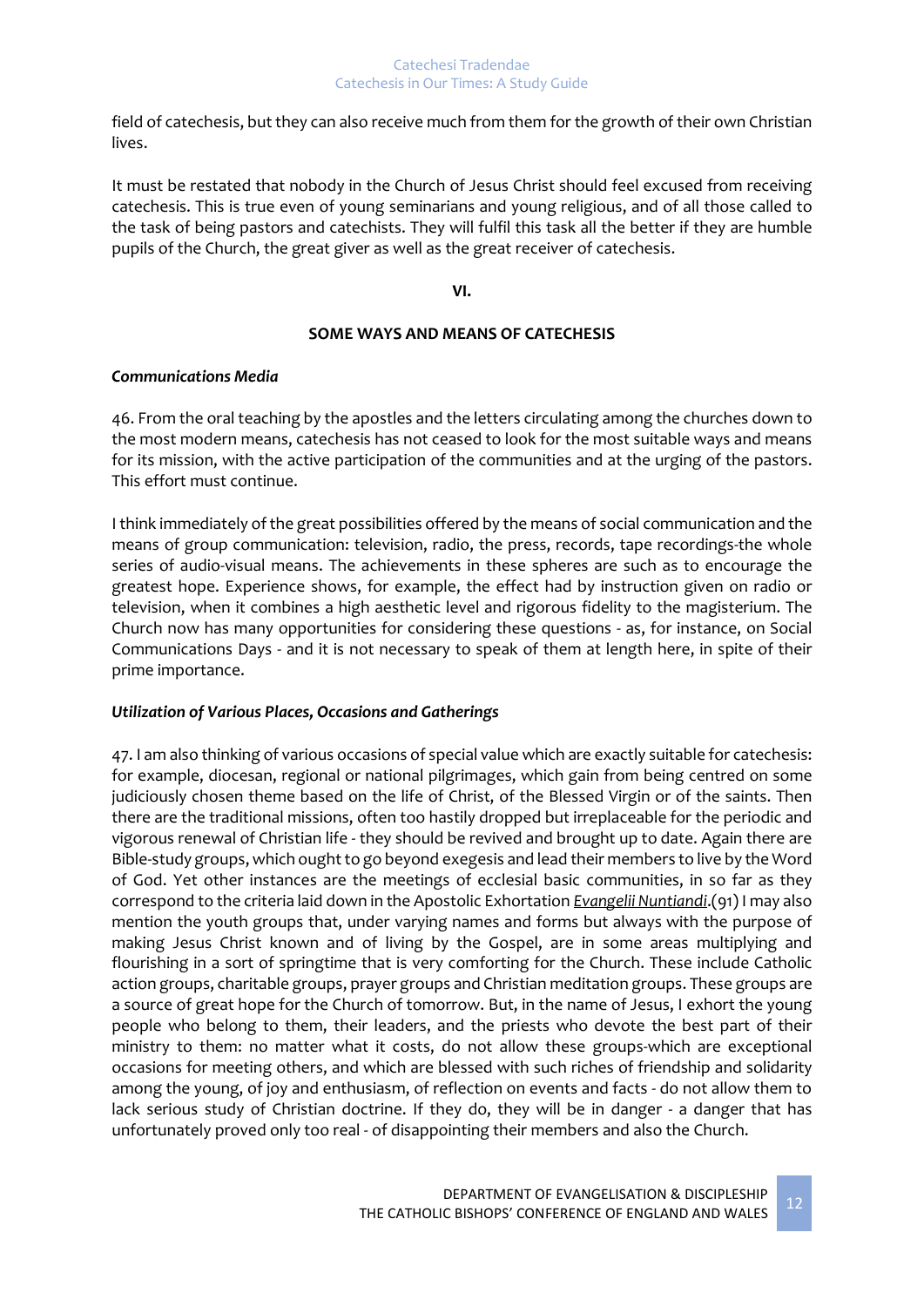The catechetical endeavour that is possible in these various surroundings, and in many others besides, will have all the greater chance of being accepted and bearing fruit if it respects their individual nature. By becoming part of them in the right way, it will achieve the diversity and complementarity of approach that will enable it to develop all the riches of its concept, with its three dimensions of word, memorial and witness-doctrine, celebration and commitment in living which the synod Message to the People of God emphasized.(92)

## *The Homily*

48. This remark is even more valid for the catechesis given in the setting of the liturgy, especially at the Eucharistic assembly. Respecting the specific nature and proper cadence of this setting, the homily takes up again the journey of faith put forward by catechesis, and brings it to its natural fulfilment. At the same time it encourages the Lord's disciples to begin anew each day their spiritual journey in truth, adoration and thanksgiving. Accordingly, one can say that catechetical teaching too finds its source and its fulfilment in the Eucharist, within the whole circle of the liturgical year. Preaching, cantered upon the Bible texts, must then in its own way make it possible to familiarize the faithful with the whole of the mysteries of the faith and with the norms of Christian living. Much attention must be given to the homily: it should be neither too long nor too short; it should always be carefully prepared, rich in substance and adapted to the hearers, and reserved to ordained ministers. The homily should have its place not only in every Sunday and feastday Eucharist, but also in the celebration of baptisms, penitential liturgies, marriages and funerals. This is one of the benefits of the liturgical renewal.

## *Catechetical Literature*

49. Among these various ways and means - all the Church's activities have a catechetical dimensioncatechetical works, far from losing their essential importance, acquire fresh significance. One of the major features of the renewal of catechetics today is the rewriting and multiplication of catechetical books taking place in many parts of the Church. Numerous very successful works have been produced and are a real treasure in the service of catechetical instruction. But it must be humbly and honestly recognized that this rich flowering has brought with it articles and publications which are ambiguous and harmful to young people and to the life of the Church. In certain places, the desire to find the best forms of expression or to keep up with fashions in pedagogical methods has often enough resulted in certain catechetical works which bewilder the young and even adults, either by deliberately or unconsciously omitting elements essential to the Church's faith, or by attributing excessive importance to certain themes at the expense of others, or, chiefly, by a rather horizontalist overall view out of keeping with the teaching of the Church's magisterium.

Therefore, it is not enough to multiply catechetical works. In order that these works may correspond with their aim, several conditions are essential:

a) they must be linked with the real life of the generation to which they are addressed, showing close acquaintance with its anxieties and questionings, struggles and hopes;

b) they must try to speak a language comprehensible to the generation in question;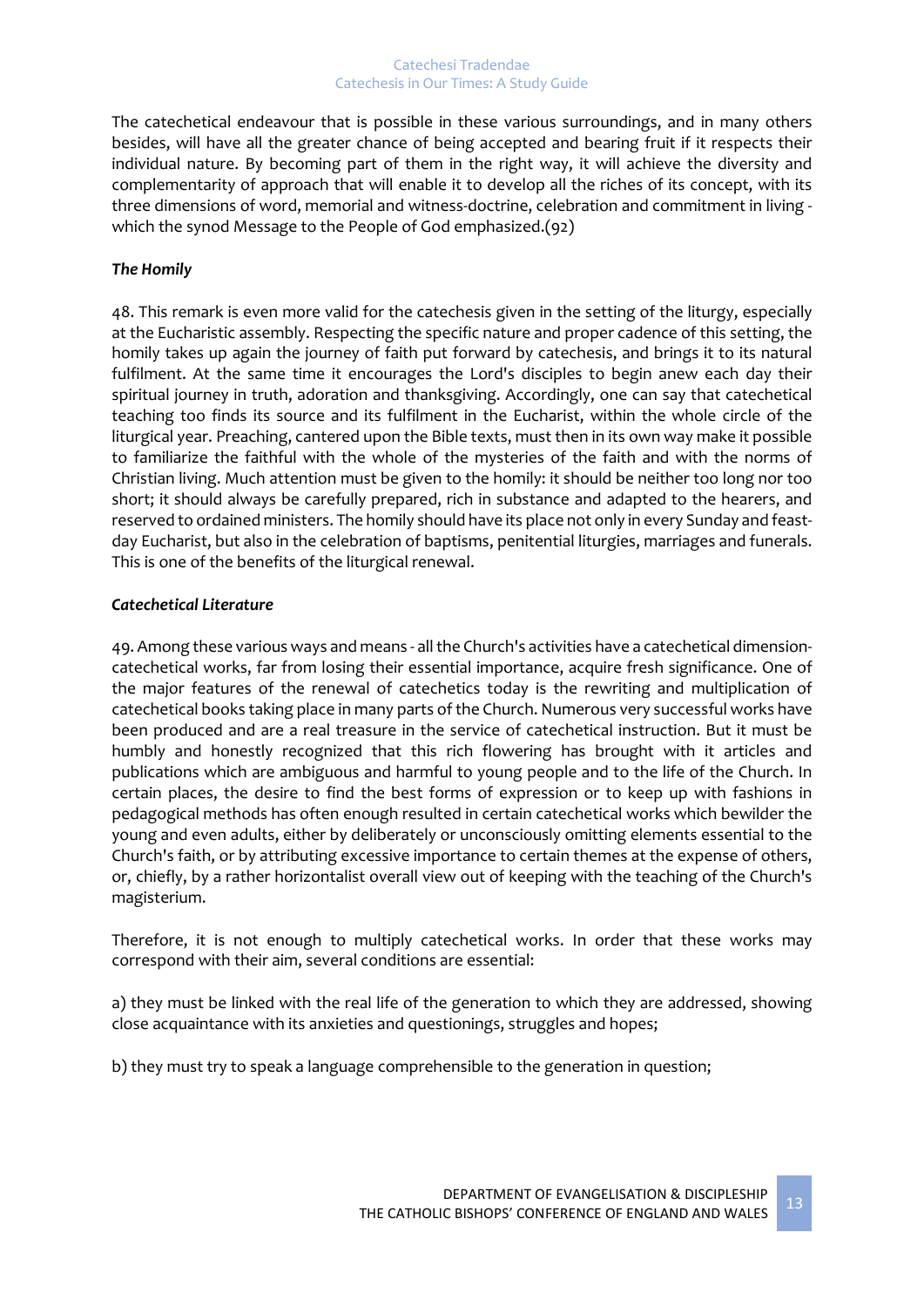c) they must make a point of giving the whole message of Christ and His Church, without neglecting or distorting anything, and in expounding it they will follow a line and structure that highlights what is essential;

d) they must really aim to give to those who use them a better knowledge of the mysteries of Christ, aimed at true conversion and a life more in conformity with God's will.

## *Catechisms*

50. All those who take on the heavy task of preparing these catechetical tools, especially catechism texts, can do so only with the approval of the pastors who have the authority to give it, and taking their inspiration as closely as possible from the General Catechetical Directory, which remains the standard of reference.(93)

ln this regard, I must warmly encourage episcopal conferences of the whole world to undertake, patiently but resolutely, the considerable work to be accomplished in agreement with the Apostolic See in order to prepare genuine catechisms which will be faithful to the essential content of revelation and up to date in method, and which will be capable of educating the Christian generations of the future to a sturdy faith.

This brief mention of ways and means of modern catechetics does not exhaust the wealth of suggestions worked out by the synod fathers. It is comforting to think that at the present time every country is seeing valuable collaboration for a more organic and more secure renewal of these aspects of catechetics. There can be no doubt that the Church will find the experts and the right means for responding, with God's grace, to the complex requirements of communicating with the people of today.

#### **VII.**

## **HOW TO IMPART CATECHESIS**

## *Diversity of Methods*

51. The age and the intellectual development of Christians, their degree of ecclesial and spiritual maturity and many other personal circumstances demand that catechesis should adopt widely differing methods for the attainment of its specific aim: education in the faith. On a more general level, this variety is also demanded by the social and cultural surrounding in which the Church carries out her catechetical work.

The variety in the methods used is a sign of life and a resource. That is how it was considered by the fathers of the fourth general assembly of the synod, although they also drew attention to the conditions necessary for that variety to be useful and not harmful to the unity of the teaching of the one Faith.

## *At the Service of Revelation and Conversion*

52. The first question of a general kind that presents itself here concerns the danger and the temptation to mix catechetical teaching unduly with overt or masked ideological views, especially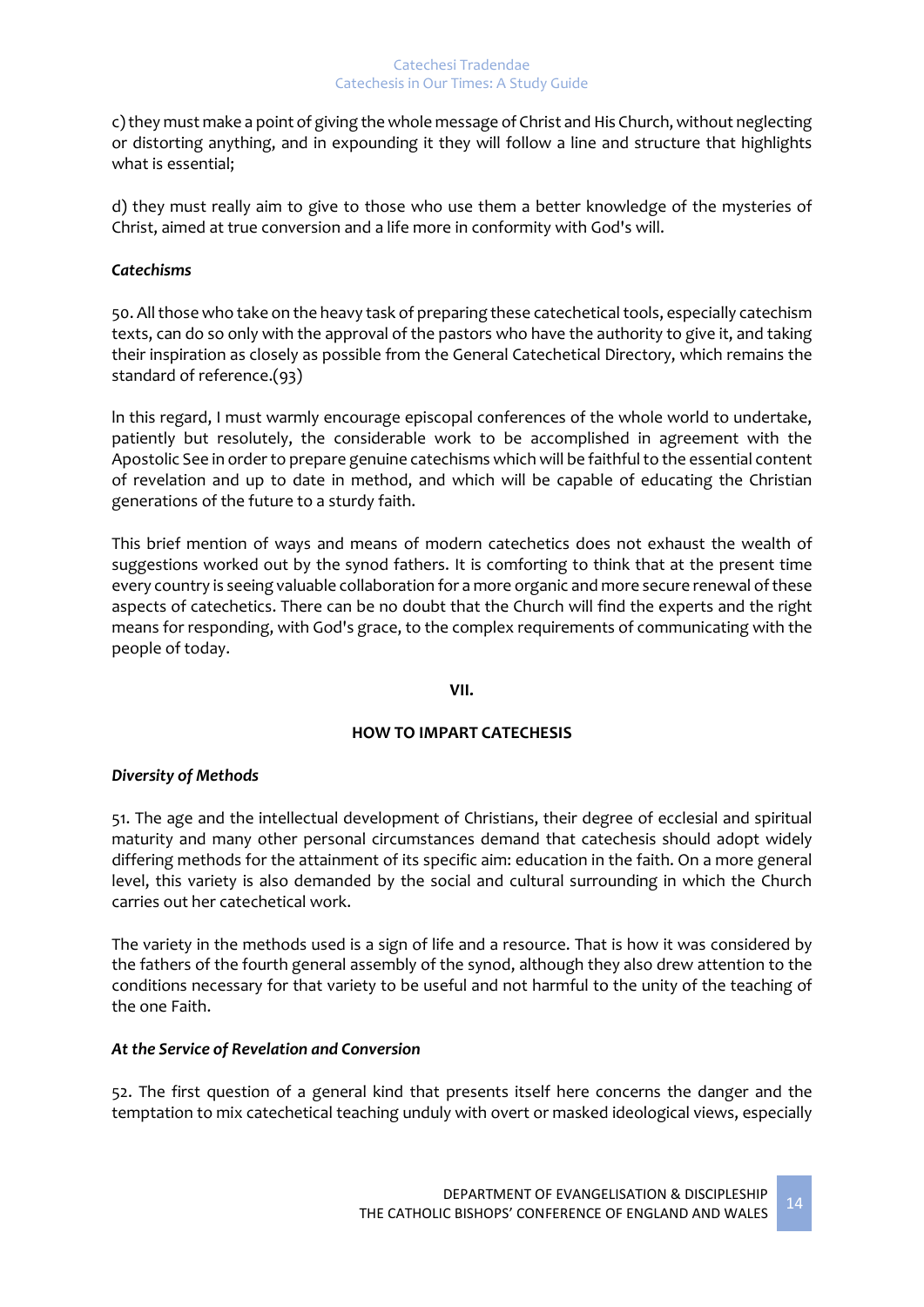political and social ones, or with personal political options. When such views get the better of the - central message to be transmitted, to the point of obscuring it and putting it in second place or even using it to further their own ends, catechesis then becomes radically distorted. The synod rightly insisted on the need for catechesis to remain above one-sided divergent trends - to avoid "dichotomies" - even in the field of theological interpretation of such questions. It is on the basis of revelation that catechesis will try to set its course, revelation as transmitted by the universal magisterium of the Church, in its solemn or ordinary form. This revelation tells of a creating and redeeming God, Whose Son has come among us in our flesh and enters not only into each individual's personal history but into human history itself, becoming its centre. Accordingly, this revelation tells of the radical chance of man and the universe, of all that makes up the web of human life under the influence of the Good News of Jesus Christ. If conceived in this way, catechesis goes beyond every form of formalistic moralism, although it will include true Christian moral teaching. Chiefly, it goes beyond any kind of temporal, social or political "messianism." It seeks to arrive at man's innermost being.

### *The Message Embodied in Cultures*

53. Now a second question. As I said recently to the members of the Biblical Commission: "The term 'acculturation' or 'inculturation' may be a neologism, but it expresses very well one factor of the great mystery of the Incarnation."(94) We can say of catechesis, as well as of evangelization in general, that it is called to bring the power of the Gospel into the very heart of culture and cultures. For this purpose, catechesis will seek to know these cultures and their essential components; it will learn their most significant expressions; it will respect their particular values and riches. In this manner it will be able to offer these cultures the knowledge of the hidden mystery(95) and help them to bring forth from their own living tradition original expressions of Christian life, celebration and thought. Two things must however be kept in mind.

On the one hand the Gospel message cannot be purely and simply isolated from the culture in which it was first inserted (the biblical world or, more concretely, the cultural milieu in which Jesus of Nazareth lived), nor, without serious loss, from the cultures in which it has already been expressed down the centuries; it does not spring spontaneously from any cultural soil; it has always been transmitted by means of an apostolic dialogue which inevitably becomes part of a certain dialogue of cultures.

On the other hand, the power of the Gospel everywhere transforms and regenerates. When that power enters into a culture, it is no surprise that it rectifies many of its elements. There would be no catechesis if it were the Gospel that had to change when it came into contact with the cultures.

To forget this would simply amount to what St. Paul very forcefully calls "emptying the cross of Christ of its power."(96)

It is a different matter to take, with wise discernment, certain elements, religious or otherwise, that form part of the cultural heritage of a human group and use them to help its members to understand better the whole of the Christian mystery. Genuine catechists know that catechesis "takes flesh" in the various cultures and milieux: one has only to think of the peoples with their great differences, of modern youth, of the great variety of circumstances in which people find themselves today. But they refuse to accept an impoverishment of catechesis through a renunciation or obscuring of its message, by adaptations, even in language, that would endanger the "precious deposit" of the faith,(97) or by concessions in matters of faith or morals. They are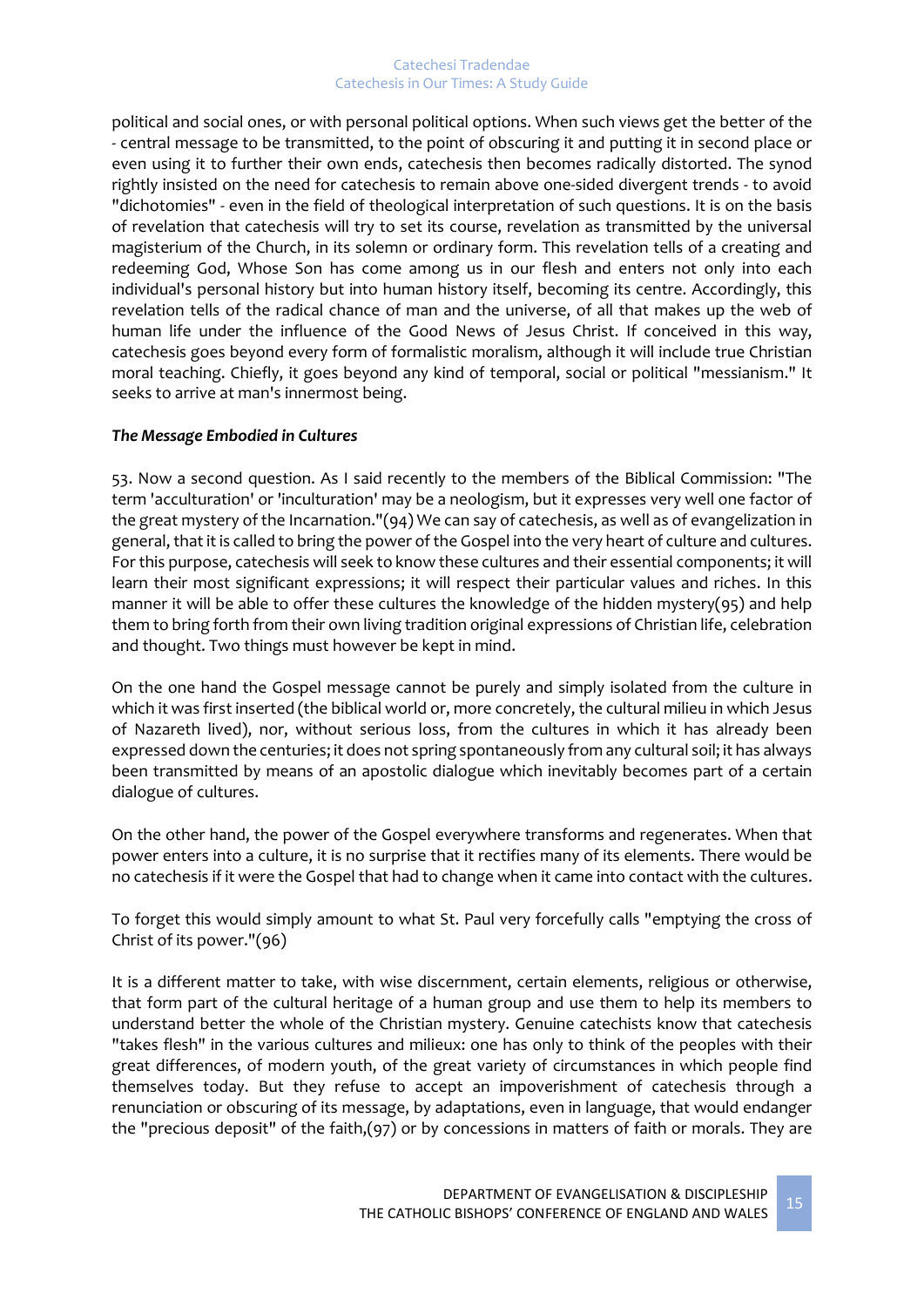convinced that true catechesis eventually enriches these cultures by helping them to go beyond the defective or even inhuman features in them, and by communicating to their legitimate values the fullness of Christ.(98)

## *The Contribution of Popular Devotion*

54. Another question of method concerns the utilization in catechetical instruction of valid elements in popular piety. I have in mind devotions practiced by the faithful in certain regions with moving fervour and purity of intention, even if the faith underlying them needs to be purified or rectified in many aspects. I have in mind certain easily understood prayers that many simple people are fond of repeating. I have in mind certain acts of piety practiced with a sincere desire to do penance or to please the Lord. Underlying most of these prayers and practices, besides elements that should be discarded, there are other elements which, if they were properly used, could serve very well to help people advance towards knowledge of the mystery of Christ and of His message: the love and mercy of God, the Incarnation of Christ, His redeeming cross and resurrection, the activity of the Spirit in each Christian and in the Church, the mystery of the hereafter, the evangelical virtues to be practiced, the presence of the Christian in the world, etc. And why should we appeal to non-Christian or even anti-Christian elements refusing to build on elements which, even if they need to be revised or improved, have something Christian at their root?

### *Memorization*

55. The final methodological question the importance of which should at least be referred to-one that was debated several times in the synod-is that of memorization. In the beginnings of Christian catechesis, which coincided with a civilization that was mainly oral, recourse was had very freely to memorization. Catechesis has since then known a long tradition of learning the principal truths by memorizing. We are all aware that this method can present certain disadvantages, not the least of which is that it lends itself to insufficient or at times almost non-existent assimilation, reducing all knowledge to formulas that are repeated without being properly understood. These disadvantages and the different characteristics of our own civilization have in some places led to the almost complete suppression - according to some, alas, the definitive suppression - of memorization in catechesis. And yet certain very authoritative voices made themselves heard on the occasion of the fourth general assembly of the synod, calling for the restoration of a judicious balance between reflection and spontaneity, between dialogue and silence, between written work and memory work. Moreover certain cultures still set great value on memorization.

At a time when, in non-religious teaching in certain countries, more and more complaints are being made about the unfortunate consequences of disregarding the human faculty of memory, should we not attempt to put this faculty back into use in an intelligent and even an original way in catechesis, all the more since the celebration or "memorial" of the great events of the history of salvation require a precise knowledge of them? A certain memorization of the words of Jesus, of important Bible passages, of the Ten Commandments, of the formulas of profession of the faith, of the liturgical texts, of the essential prayers, of key doctrinal ideas, etc., far from being opposed to the dignity of young Christians, or constituting an obstacle to personal dialogue with the Lord, is a real need, as the synod fathers forcefully recalled. We must be realists. The blossoms, if we may call them that, of faith and piety do not grow in the desert places of a memory - less catechesis. What is essential is that the texts that are memorized must at the same time be taken in and gradually understood in depth, in order to become a source of Christian life on the personal level and the community level.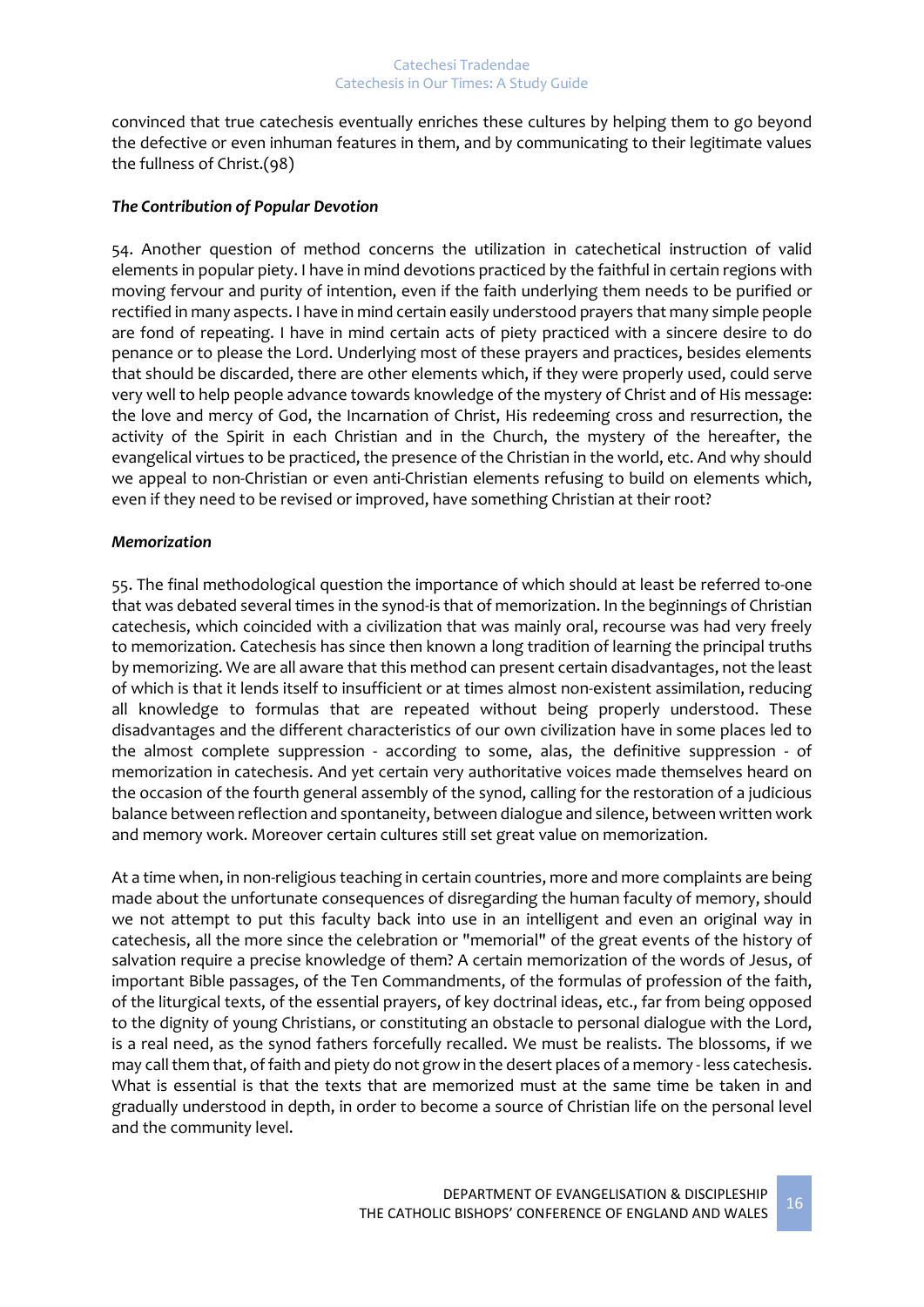The plurality of methods in contemporary catechesis can be a sign of vitality and ingenuity. In any case, the method chosen must ultimately be referred to a law that is fundamental for the whole of the Church's life: the law of fidelity to God and of fidelity to man in a single loving attitude.

## **Endnotes**:

87. Lk. 12:32.

88. Cf., for example, Second Vatican Council, Pastoral Constitution on the Church in the Modern World Gaudium et Spes, AAS 58 (1966), pp. 1025-1120; Pope Paul VI, Encyclical Populorum Proressio: AAS 59 (1967), pp. 257-299; Apostolic Letter Octogesima Adveniens: AAS 63 (1971), pp. 401-441; Apostolic Exhortation Evangelii Nuntiandi: AAS 68 (1976), pp. 5-76.

89. Mt.1:16.

90. Cf. Second Vatican Council, Decree on the Bishop's Pastoral Office in the Church Christus Dominus, 14: AAS 58 (1966), p. 679; Decree on the Missionary Activity of the Church Ad Gentes, 14: AAS 58 (1966), pp. 962-963; Sacred Congregation for the Clergy, Directorium Catechisticum Generale 20: AAS 64 (1972), p. 112; cf. also Ordo Initiationis Christianae Adultorum.

91. Cf. 58: AAS 68 (1976), pp. 46-49.

92. Cf. Synodus Episcoporum, De catechesi hoc nostro tempore tradenda praesertim pueris atque iuvenibus, Ad Populum Dei Nuntius, 7-10: loc. cit., pp. 9-12; cf. "L'Osservatore Romano," October 30, 1977, p. 3.

93. Cf. Sacred Congregation for the Clergy, Directorium Catechisticum Generale, 119-121; 134: AAS 64 (1972), pp. 166-167; 172.

94. Cf. AAS 71 (1979), p. 607.

95. Cf. Rom. 16:25; Eph. 3:5.

96. 1 Cor. 1:17.

97. Cf. 2 Tm. 1:14.

98. Cf. Jn. 1:16; Eph. 1:10.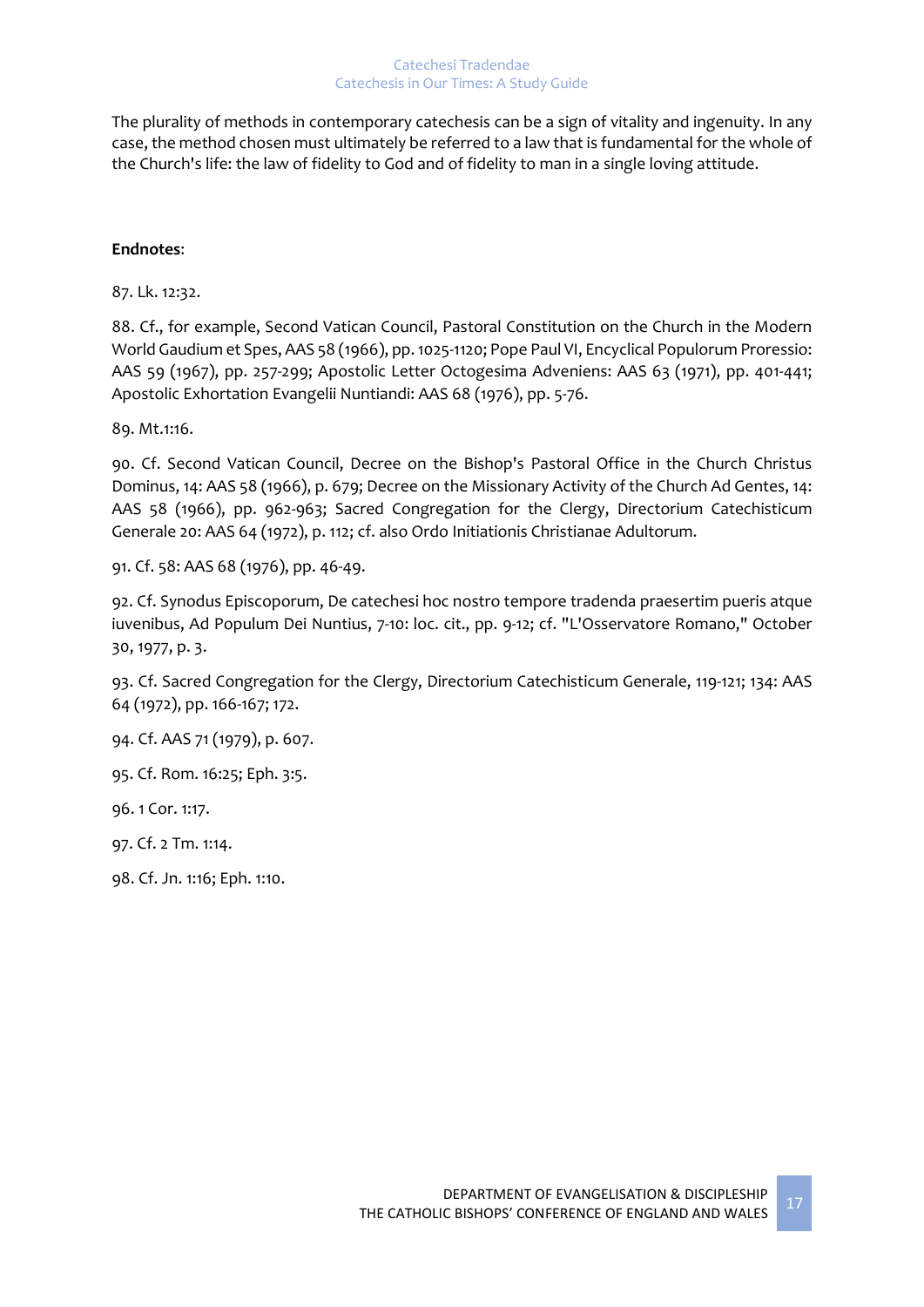## (4) Summary Questions

*These questions are to allow you to do a self-assessment on how well you have understood the key points of the text. You may find it helpful to write out the answers, but this is not required. When you have a good grasp of the content of the text you will find it easier and more fruitful to contemplate the meaning and implications of* Catechesi Tradendae*. Answers direct you to sections in the text outline, and this will give you an indication of where in the text to look for a fuller account.*

## 1. **What are some factors that make the catechesis of young people a particular concern in the modern world?**

Answer: Everybody Needs To Be Catechised, I.A-C

**2. Why is the initial revelation of God to young children within the family important?**

Answer: Everybody Needs To Be Catechised, II.A-C

**3. What are some essential features of catechesis for children?**

Answer: Everybody Needs To Be Catechised, III.B

**4. What are some special consideration to keep in mind in delivering catechesis for adolescents.**

Answer: Everybody Needs To Be Catechised, IV.A-C

**5. What are some necessary features of catechesis for young people?**

Answer: Everybody Needs To Be Catechised, V.B, VI.A-B

**6. Why is catechesis for young people especially important?**

Answer: Everybody Needs To Be Catechised, V.A, C

## **7. Why is catechesis of** *adults* **the principle form of catechesis?**

Answer: Everybody Needs to be Catechised, IX.A-B

#### **8. Who is exempt from receiving catechesis?**

Answer: Everybody Needs to be Catechised, V.D, IX.C, XI.D

**9. What are some occasions that offer opportunities for catechesis?**

Answer: Some Ways And Means Of Catechesis, II.A, III

#### **10. What characteristics must written resources have in order to be truly catechetical?**

Answer: Some Ways and Means Of Catechesis, IV.C

#### **11. What message is central to all catechesis? How can it become distorted?**

Answer: How To Impart Catechesis, II.A-C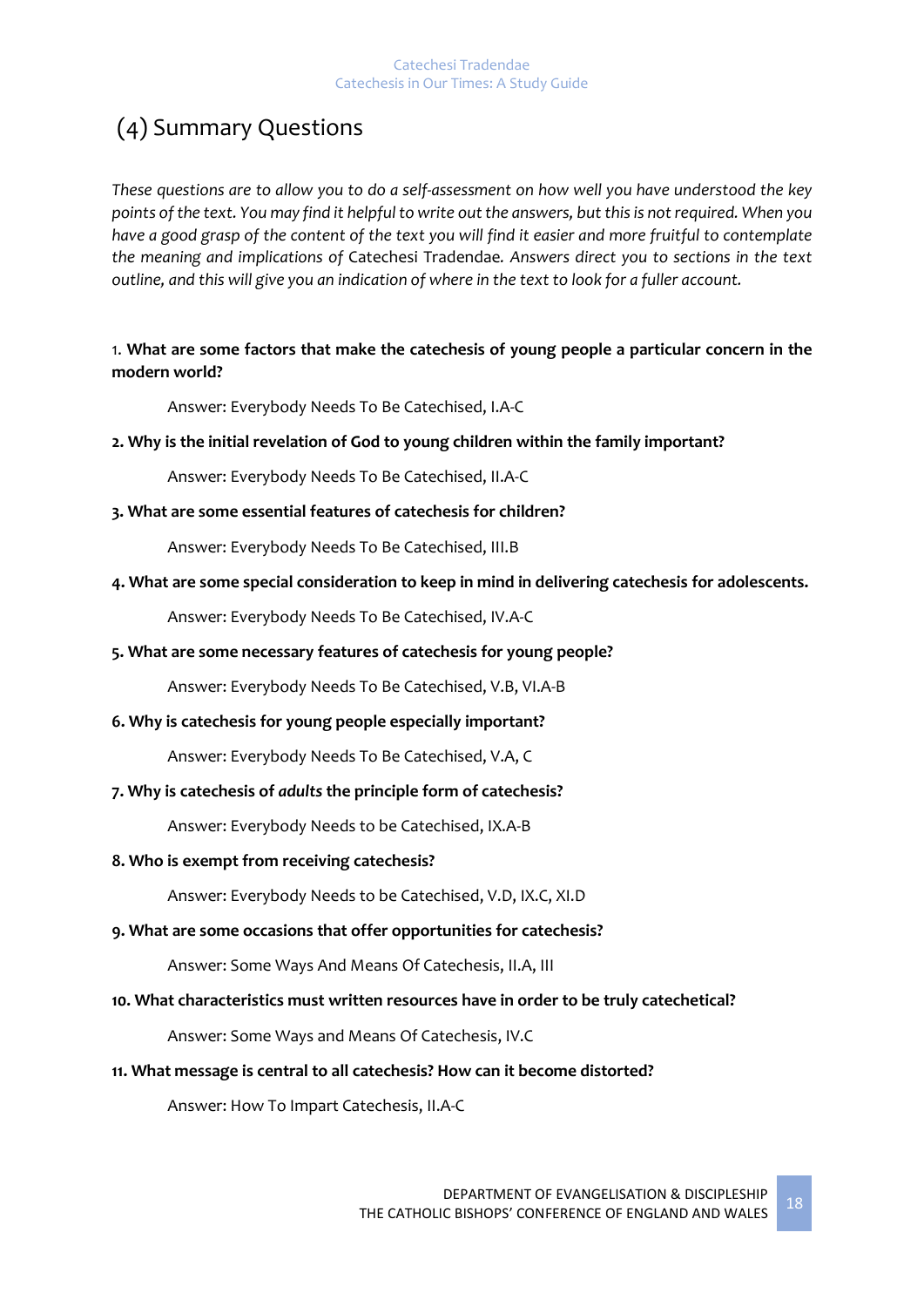#### **12. Why is culture an important factor in catechesis?**

Answer: How To Impart Catechesis, III.B

## **13. What two factors must be kept in mind regarding culture and catechesis?**

Answer: How To Impart Catechesis, III.B

#### **14. What are some perceived dangers of excessive reliance on memorisation in catechesis?**

Answer: How To Impart Catechesis, V.B

## **15. In what aspects of catechesis is memorisation still important?**

Answer: How To Impart Catechesis, V.D-E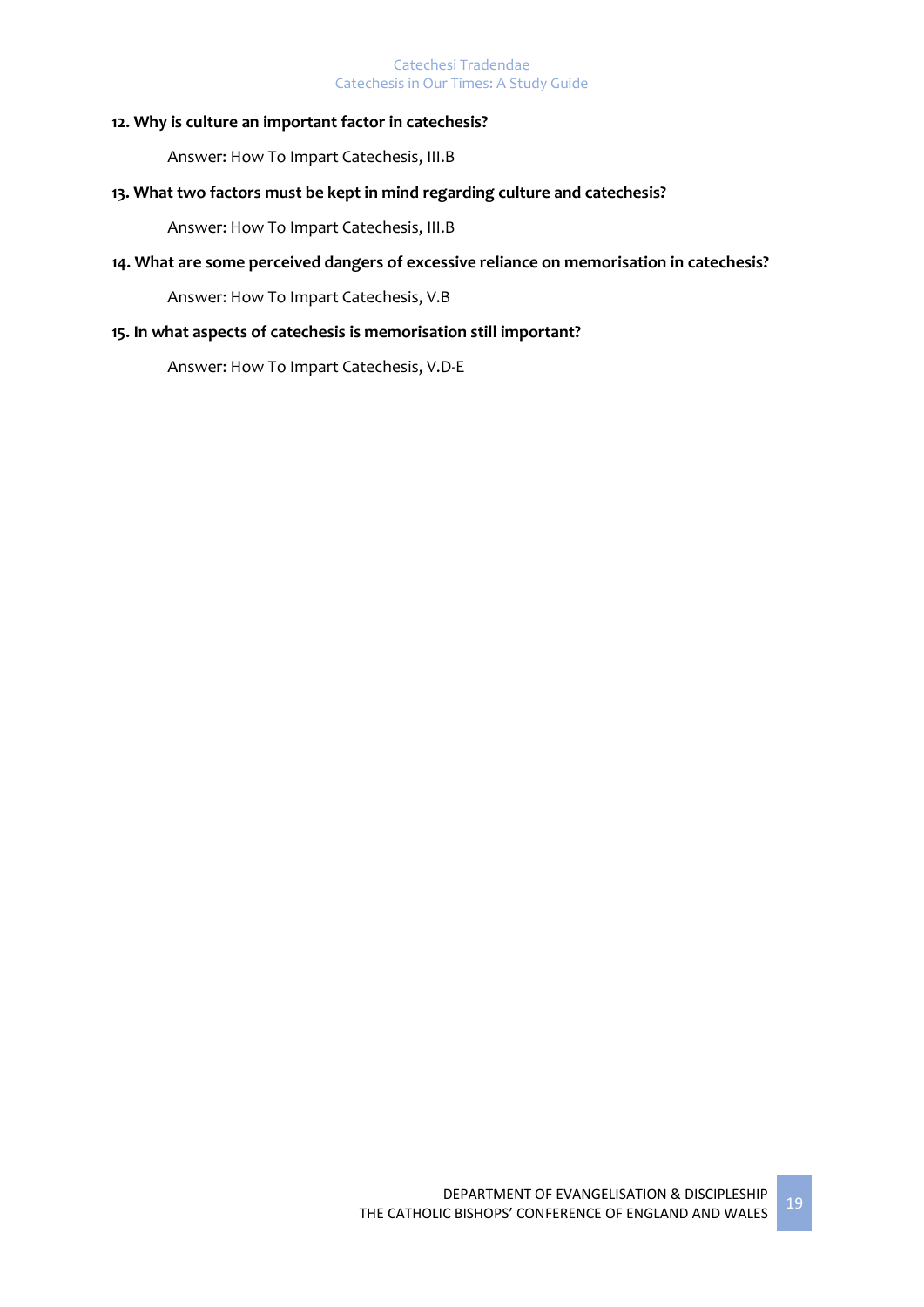## (5) Lectio Divina

*All of these scriptural passages are referenced in the text you just read, meaning that these are some of the verses John Paul II was thinking about when he wrote* Catechesi Tradendae*. One insight he offers is that "catechesis will be all the richer and more effective for reading the texts [i.e. Scripture] with the intelligence and heart of the Church" (§27). The practice that the Church has long recommended for this kind of deep reading is lectio divina, which simply means 'divine reading'. If you have never done lectio divina before, or would like a refresher on how to get started, please refer to the section on 'Lectio Divina' in the general information and guidance provided with this study guide (page 19).*

## **Luke 12:32-34**

[Jesus said to his disciples] "Fear not, little flock, for it is your Father's good pleasure to give you the kingdom. Sell your possessions, and give to the needy. Provide yourselves with moneybags that do not grow old, with a treasure in the heavens that does not fail, where no thief approaches and no moth destroys. For where your treasure is, there will your heart be also."

## **Romans 16: 25-27**

Now to him who is able to strengthen you according to my gospel and the preaching of Jesus Christ, according to the revelation of the mystery that was kept secret for long ages but has now been disclosed and through the prophetic writings has been made known to all nations, according to the command of the eternal God, to bring about the obedience of faith—to the only wise God be glory forevermore through Jesus Christ! Amen.

## **2 Timothy 1:14**

By the Holy Spirit who dwells within us, guard the good deposit entrusted to you.

## **John 1:16-17**

For from his fullness we have all received, grace upon grace. For the law was given through Moses; grace and truth came through Jesus Christ.

## **Ephesians 1:7-10**

In him we have redemption through his blood, the forgiveness of our trespasses, according to the riches of his grace, which he lavished upon us, in all wisdom and insight making known to us the mystery of his will, according to his purpose, which he set forth in Christ **<sup>10</sup>** as a plan for the fullness of time, to unite all things in him, things in heaven and things on earth.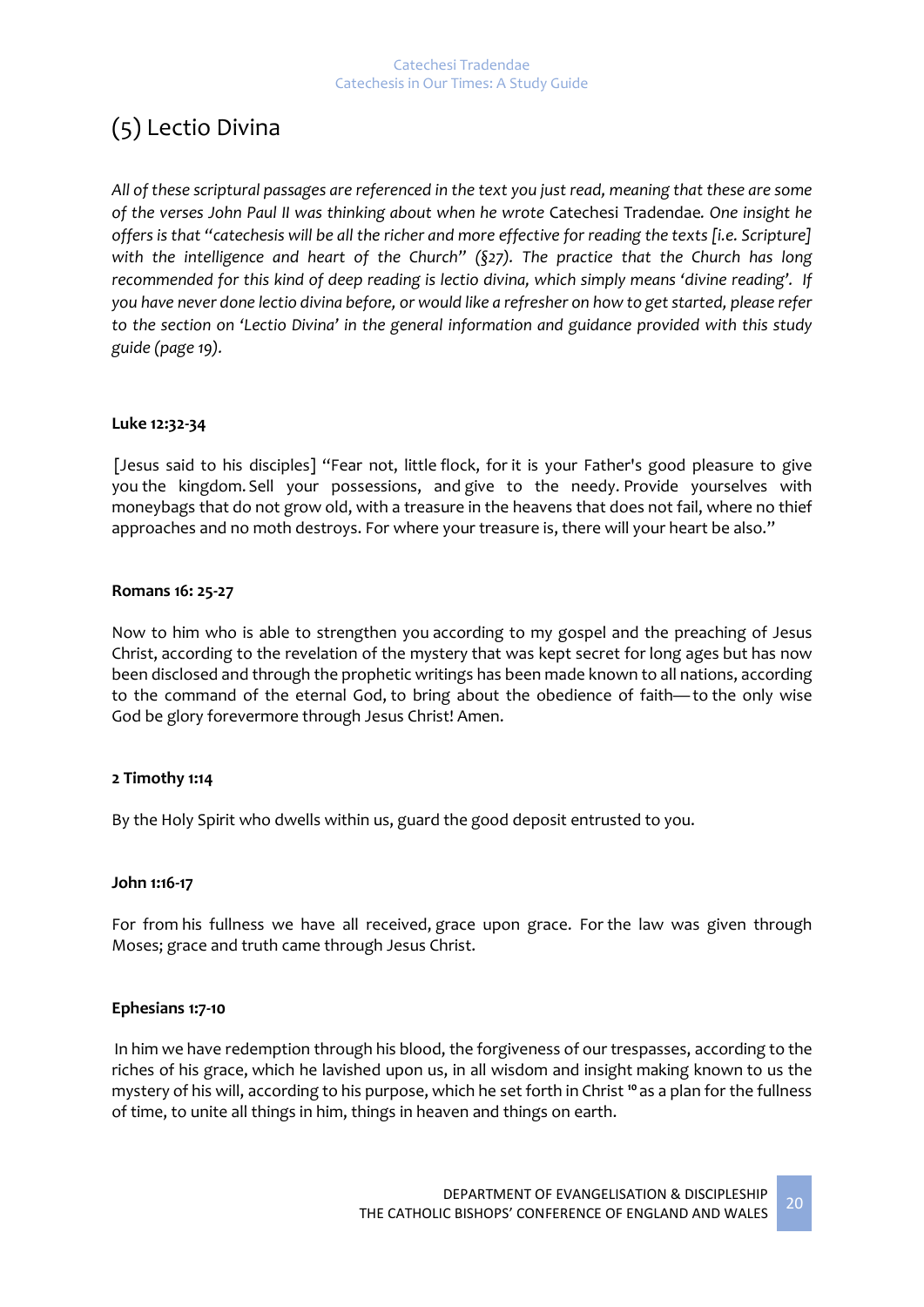## (6) Journaling or Private Meditation Prompts

*Use the following prompts to consider the themes of the text in connection to your own life and experience. It may be helpful to write down your thoughts, or you may prefer simply to contemplate. You do not need to use all the prompts, but don't shy away from a question that is difficult to answer at first. You will find prayers for before and after private study in the general information and guidance provided with this study guide (page 4, as well as some tips for journaling (page 21).*

- 1. Was there any time when catechesis profoundly impacted your faith or life (for good or ill)? Why was that? How has it influenced you as a catechist?
- 2. What challenges does modern secular culture pose for catechesis? How have you, or could you, address them? How do you, as a Christian witness and catechist, make the Gospel message real, compelling, and heard in a culture that neglects religious truth?
- 3. Pope Saint John Paul II urges us not to neglect memorisation in catechesis. Consider the things you have memorised in the course of catechesis and practicing your faith—prayers, scripture passages, formulas of the faith. How did you learn them? How does knowing them shape your faith?
- 4. Is there a particular passage from this module's reading that particularly caught your attention? What is it and why did it jump out at you? What does it mean? Why is it important? If you are writing down your answers you may want to copy out the passage at the top of the page and write about its meaning and why you find it significant underneath.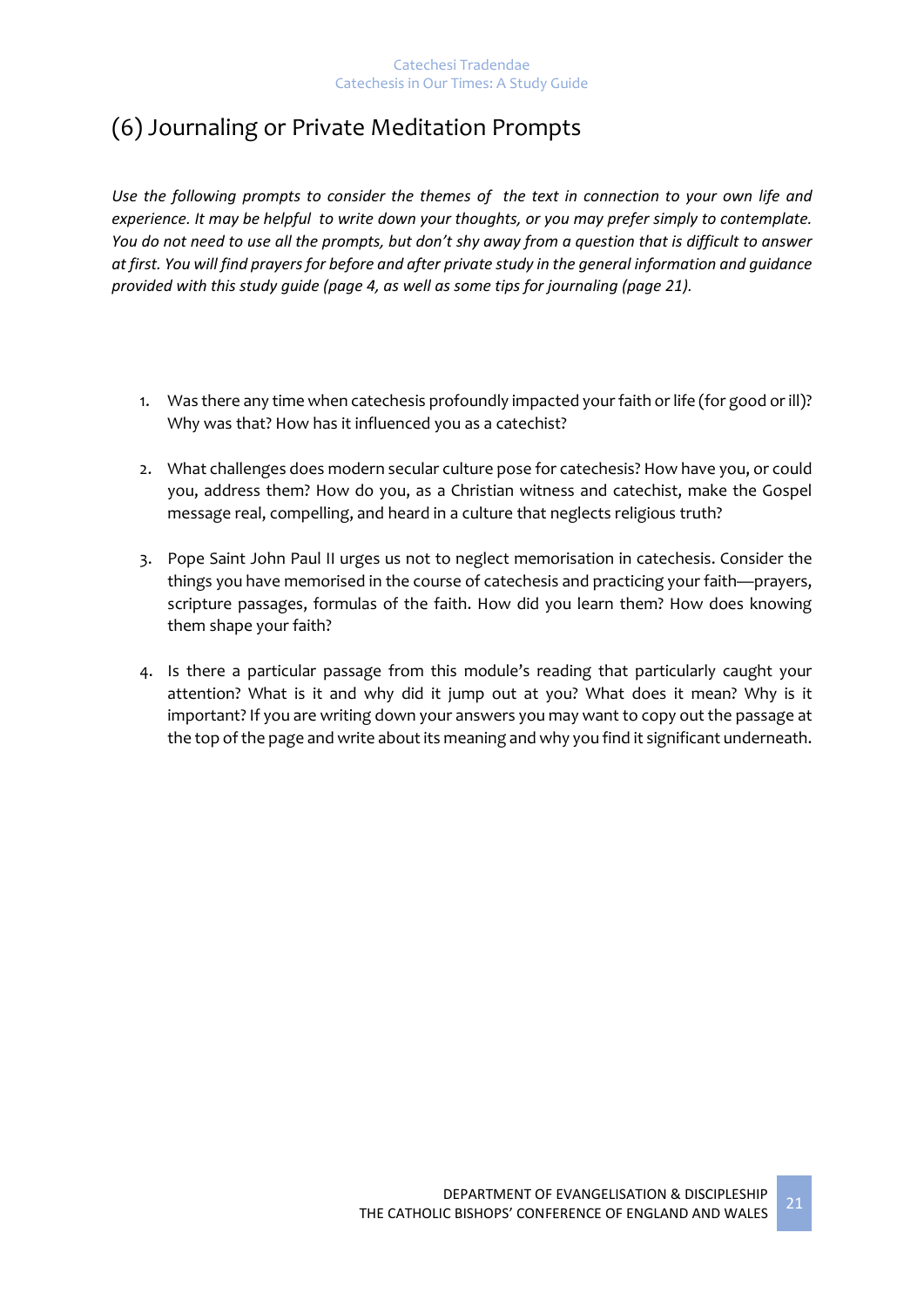## (7) Discussion Questions

*Use the following questions to guide your discussion, tailoring them to the make-up of your group; or if you are using this guide for private study these questions can continue your journaling or private reflection. If you would like some suggestions concerning how to run a productive discussion session, please see the general information and guidance provided along with this study guide (page 22).* 

1. *My thoughts turn next to the ever increasing number of children and young people born and brought up in a non-Christian or at least non-practicing home but who wish to know the Christian faith. They must be ensured a catechesis attuned to them, so that they will be able to grow in faith and live by it more and more, in spite of the lack of support or even the opposition they meet in their surroundings.*

*Among the adults who need catechesis, our pastoral missionary concern is directed to those who were born and reared in areas not yet Christianized, and who have never been able to study deeply the Christian teaching that the circumstances of life have at a certain moment caused them to come across. It is also directed to those who in childhood received a catechesis suited to their age but who later drifted away from all religious practice and as adults find themselves with religious knowledge of a rather childish kind. It is likewise directed to those who feel the effects of a catechesis received early in life but badly imparted or badly assimilated. It is directed to those who, although they were born in a Christian country or in sociologically Christian surroundings, have never been educated in their faith and, as adult are really catechumens.*

**Many catechists today find that a significant proportion of the children who come to them for catechesis do not have families that know or practice the faith. What is your experience? How do you find the experience of working with children whose faith formation is not supported in the home? How do you involve their families in their formation? What are some of the biggest challenges? How might you approach this issue in the future?**

2. *It must be restated that nobody in the Church of Jesus Christ should feel excused from receiving catechesis. This is true even of young seminarians and young religious, and of all those called to the task of being pastors and catechists. They will fulfil this task all the better if they are humble pupils of the Church, the great giver as well as the great receiver of catechesis.*

**What are some ways in which you, as a catechist, receive formation and catechesis from the Church? What instances of receiving catechesis have been the most fruitful for you? Are there opportunities you wish you had to receive catechesis? What are some ways you might seek out catechesis for yourself?**

3. *Therefore, it is not enough to multiply catechetical works. In order that these works may correspond with their aim, several conditions are essential:*